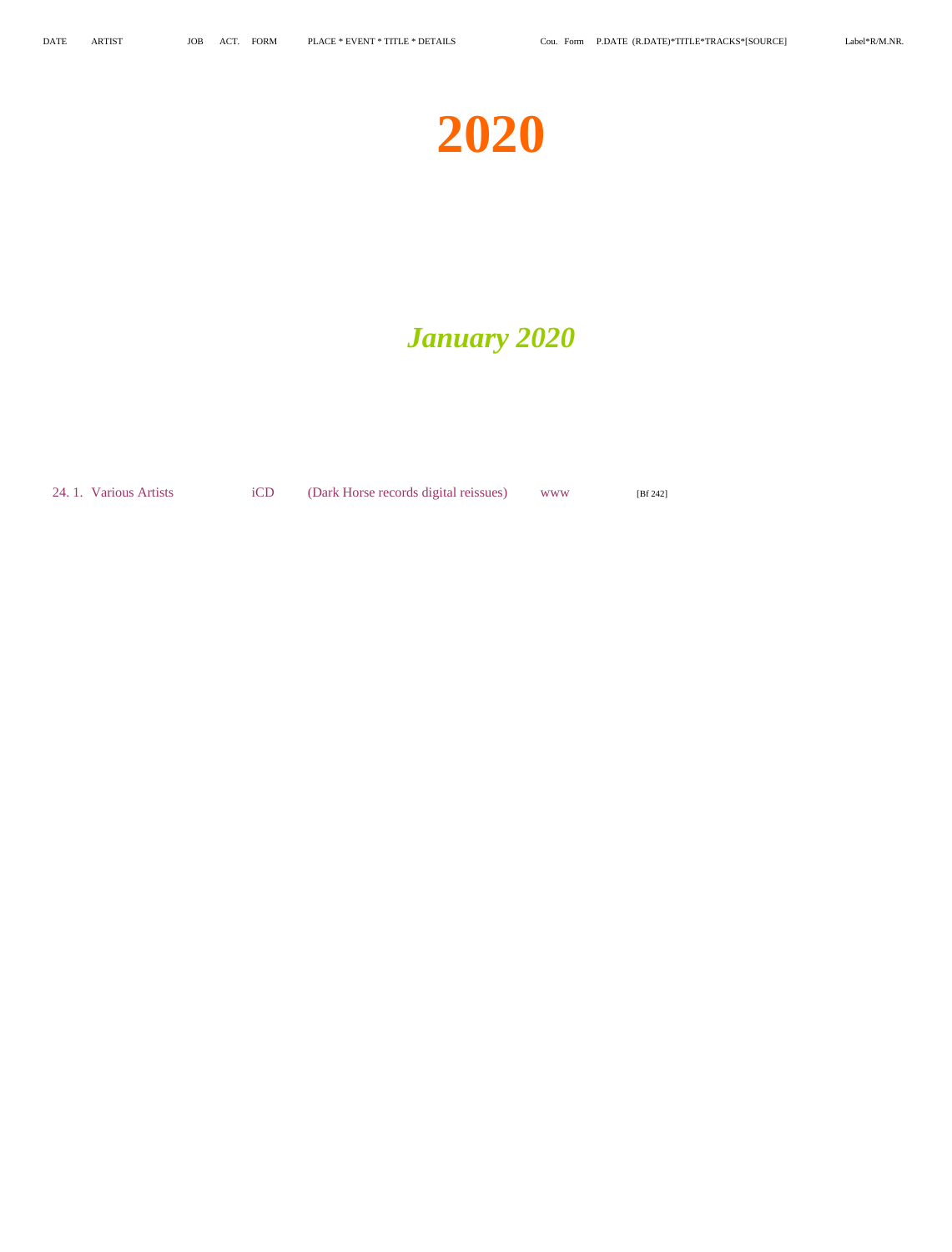# *February 2020*

Febr. H.NILSSON DVD THE POINT (rerelease;  $50<sup>th</sup>$  [Bf 240] anniversary edition)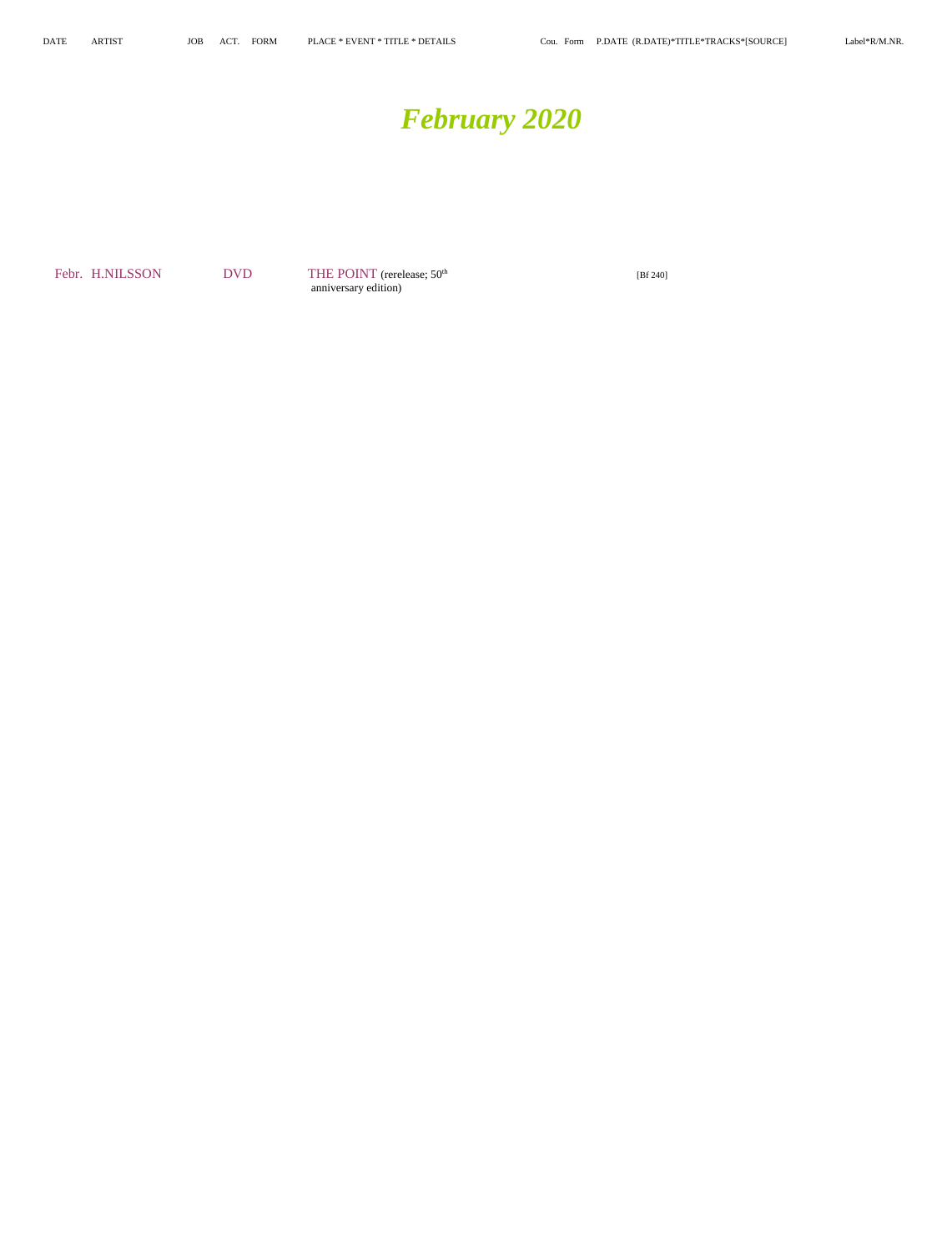## *March 2020*

| 26.3. BEATLES                | tTX  | "THE MAKING OF 'READY STEADY GO'<br>(BBC 4 TV; produced by Geoff Wonfor)                              | $U\!K$                                                                     | [ $Bf 243$ ]<br>including:<br>20.3.64 footage of Beatles arriving<br>rehearsal footage                                                               |
|------------------------------|------|-------------------------------------------------------------------------------------------------------|----------------------------------------------------------------------------|------------------------------------------------------------------------------------------------------------------------------------------------------|
| <b>March Graham Gouldman</b> | CD   | <b>Modesty Forbids</b>                                                                                | <b>USA</b>                                                                 | [Bf 242]<br>Standing Next to Me (w/RS)                                                                                                               |
| <b>March P.McCARTNEY</b>     | stud | <b>Peasmarsh/Hog Hill Mill Studio</b><br>0:50<br>-Winter Sun (instrumental)                           | <i>original broadcast:</i><br>www wTX<br>bootlegs:<br>EUR B-9CD+<br>B-6DVD | [Mz 49.2-83; cf. fall $20$ ]<br>? (as end to "When Winter Comes" animation film)<br>Find My Way - McCartney III Anthology 2020; CD 2 --<br>[Mz 49.2] |
| Spring? P.McCARTNEY          | Int  | ? (for Alan Alda's podcast; about "It's A<br>Wonderful Life" musical; 22 songs written!)<< ?summer 19 |                                                                            | -Winter Sun $(2:24)$<br>[Bf 243]                                                                                                                     |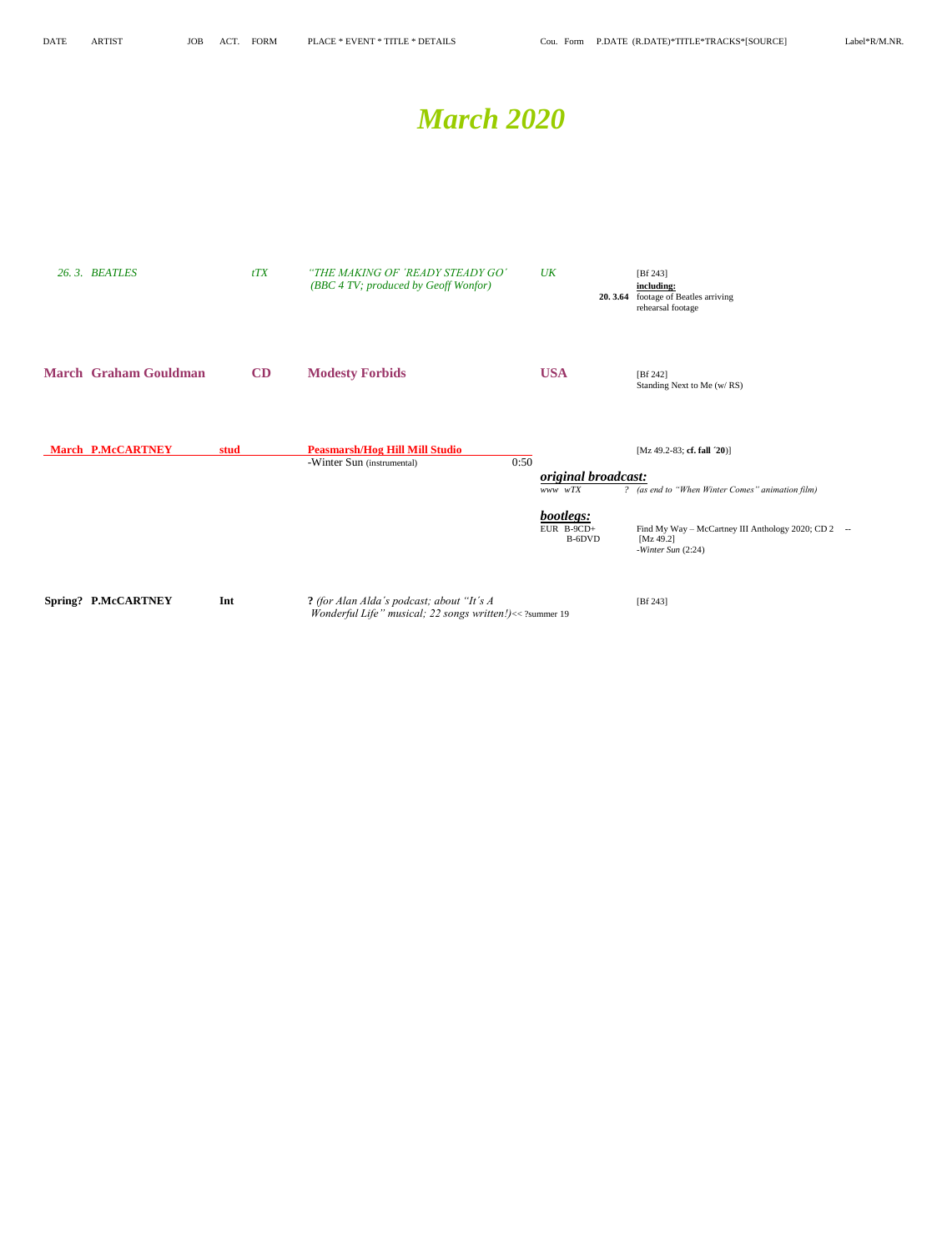# *April 2020*

| 14.4. P.McCARTNEY                        |      | live tTX | "Howard Stern Show" (Sirius XM;<br>about "The Beatles: Get Back" project)                                                                                                                                                                                                                                                |                                                                                              | <b>USA</b>                                                                     | [Bf 244]                                                                                                                                                                                                                                                                                                                      |                                                                                 |
|------------------------------------------|------|----------|--------------------------------------------------------------------------------------------------------------------------------------------------------------------------------------------------------------------------------------------------------------------------------------------------------------------------|----------------------------------------------------------------------------------------------|--------------------------------------------------------------------------------|-------------------------------------------------------------------------------------------------------------------------------------------------------------------------------------------------------------------------------------------------------------------------------------------------------------------------------|---------------------------------------------------------------------------------|
|                                          |      |          |                                                                                                                                                                                                                                                                                                                          |                                                                                              | bootlegs:<br>USA B-DVD-R                                                       | Freshen Up 2020, vol.1 [www]<br>-5 interview clips                                                                                                                                                                                                                                                                            | <b>FAB!</b> Productions                                                         |
| 18.4. P.McCARTNEY                        |      | live wTX | "One World: Together At Home"<br>(Covid-19 charity special by Global<br>Citizen & WHO, hosted by Lady Gaga)<br>(talking about his mother having been a nurse)                                                                                                                                                            |                                                                                              | <b>WWW</b>                                                                     | [Bf 243.244; Mz 49.2-156: recorded in Hog Hill Mill Studio]                                                                                                                                                                                                                                                                   |                                                                                 |
|                                          |      |          | -Lady Madonna (slow, bluesy version)                                                                                                                                                                                                                                                                                     |                                                                                              | <i>original broadcasts:</i><br>www wTX                                         | 18.4.20 https://bit.ly/2AWriUh                                                                                                                                                                                                                                                                                                |                                                                                 |
|                                          |      |          |                                                                                                                                                                                                                                                                                                                          |                                                                                              | bootlegs:<br>EUR B-9CD+<br>B-6DVD<br>USA B-DVD-R<br>B-DVD<br>JAP<br>USA B-2DVD | Find My Way - McCartney III Anthology 2020, CD 2 --<br>[Mz 49.2]<br>-Lady Madonna (3:01)<br>Freshen Up 2020, vol.1 [www]<br>-Lady Madonna (2 versions)<br>In The Year 2020: Video Collection [Mz 49.2]<br>-Lady Madonna<br>The Video Collection, vol. $12 - 2019 - 2021$<br>McCartney III [www]<br>-Lady Madonna (2 versions) | <b>FAB!</b> Productions<br>DAP-P041 DVD 1<br><b>FAB!</b> Productions            |
|                                          |      |          |                                                                                                                                                                                                                                                                                                                          |                                                                                              | JAP B-DCD                                                                      | 2020 Miscellaneous Tracks [Mz 49.2]<br>-Lady Madonna                                                                                                                                                                                                                                                                          | DAP-P041CD 1/2                                                                  |
| <b>April-</b><br><b>June P.McCARTNEY</b> | stud |          | <b>Peasmarsh/Hog Hill Mills Studio</b><br>(live takes w/ vcls., g. or piano, overdubbed w/<br>bass, dr. etc.; engineer: Steve Orchard)<br>-When Winter Comes (new passage; new "Winter                                                                                                                                   |                                                                                              | << 3.9.92                                                                      | [Bf 246.247;; Mz 49.2-66]<br>[Mz 49.2-59/74: 1 <sup>st</sup> song to be recorded $\&$ finfished]                                                                                                                                                                                                                              |                                                                                 |
|                                          |      |          | Bird" intro)<br>-Special Day<br>-Quiet Moment<br>- Til You Drop<br>-Women And Wives (outtake)<br>-Lavatory Lil (outtake)<br>-The Kiss Of Venus (phone demo)<br>-Find My Way<br>-Pretty Boys<br>-Women And Wives<br>-Lavatory Lil<br>-Deep Deep Feeling<br>-Slidin'<br>-The Kiss Of Venus<br>-Seize The Day<br>-Deep Down | 3:15<br>2:06<br>2:10<br>3:55<br>3:01<br>2:52<br>2:23<br>8:26<br>3:23<br>3:06<br>3:21<br>5:53 |                                                                                | [Mz 49.2-75: recording date 4-6? 2020]<br>[Mz 49.2-75: recording date unknown]<br>[# Mz 49.2-66: recorded 2018 during "Egypt Statio" sessions]                                                                                                                                                                                |                                                                                 |
|                                          |      |          | -Winter Bird<br>>> mastering of album tracks fall '20?                                                                                                                                                                                                                                                                   |                                                                                              | <i>original releases:</i><br><b>USA CD</b>                                     | 18.12.20 McCARTNEY III                                                                                                                                                                                                                                                                                                        | Capitol/MPL                                                                     |
|                                          |      |          |                                                                                                                                                                                                                                                                                                                          |                                                                                              | EUR CD<br>EUR CD                                                               | -all 11 original songs-<br>18.12.20 McCARTNEY III<br>-all 11 original songs-<br>18.12.20 McCARTNEY III (ltd. edition, green cover)<br>-all 11 original songs-                                                                                                                                                                 | B00332780201<br>Capitol/MPL<br>00602435136561<br>Capitol/MPL<br>00602435136578/ |
|                                          |      |          |                                                                                                                                                                                                                                                                                                                          |                                                                                              | <b>USA CD</b><br>EUR CD                                                        | <b>18.12.20 McCARTNEY III</b> (ltd. deluxe edition, white cover)<br>-all 11 original songs plus -The Kiss Of Venus (demo)<br>18.12.20 McCARTNEY III (ltd. deluxe edition, white cover)                                                                                                                                        | 00602435136561<br>Capitol/MPL<br>B003327802<br>Capitol/MPL                      |
|                                          |      |          |                                                                                                                                                                                                                                                                                                                          |                                                                                              | <b>USA CD</b><br>EUR CD                                                        | -idem-<br>18.12.20 McCARTNEY III (ltd. deluxe edition, yellow cover)<br>-all 11 original songs plus -Women And Wives (outtake)<br>18.12.20 McCARTNEY III (ltd. deluxe edition, yellow cover)<br>-idem-                                                                                                                        | 00602435513195/<br>Capitol/MPL<br>B003328002<br>Capitol/MPL<br>00602435513249/  |
|                                          |      |          |                                                                                                                                                                                                                                                                                                                          |                                                                                              | <b>USA CD</b><br>EUR CD                                                        | 18.12.20 McCARTNEY III (ltd. deluxe edition, red cover)<br>-all 11 original songs plus -Lavatory Lil (outtake)<br>18.12.20 McCARTNEY III (ltd. deluxe edition, red cover)<br>-idem-                                                                                                                                           | Capitol/MPL<br>B003327902<br>Capitol/MPL<br>00602435513225/                     |
|                                          |      |          |                                                                                                                                                                                                                                                                                                                          |                                                                                              | <b>USA CD</b><br>EUR CD                                                        | 18.12.20 McCARTNEY III (ltd. deluxe edition, blue cover)<br>-all 11 original songs plus -Slidin' (D'dorf jam)<br>18.12.20 McCARTNEY III (ltd. deluxe edition, blue cover)<br>-idem-                                                                                                                                           | Capitol/MPL<br>B003328102<br>Capitol/MPL<br>00602435513201/                     |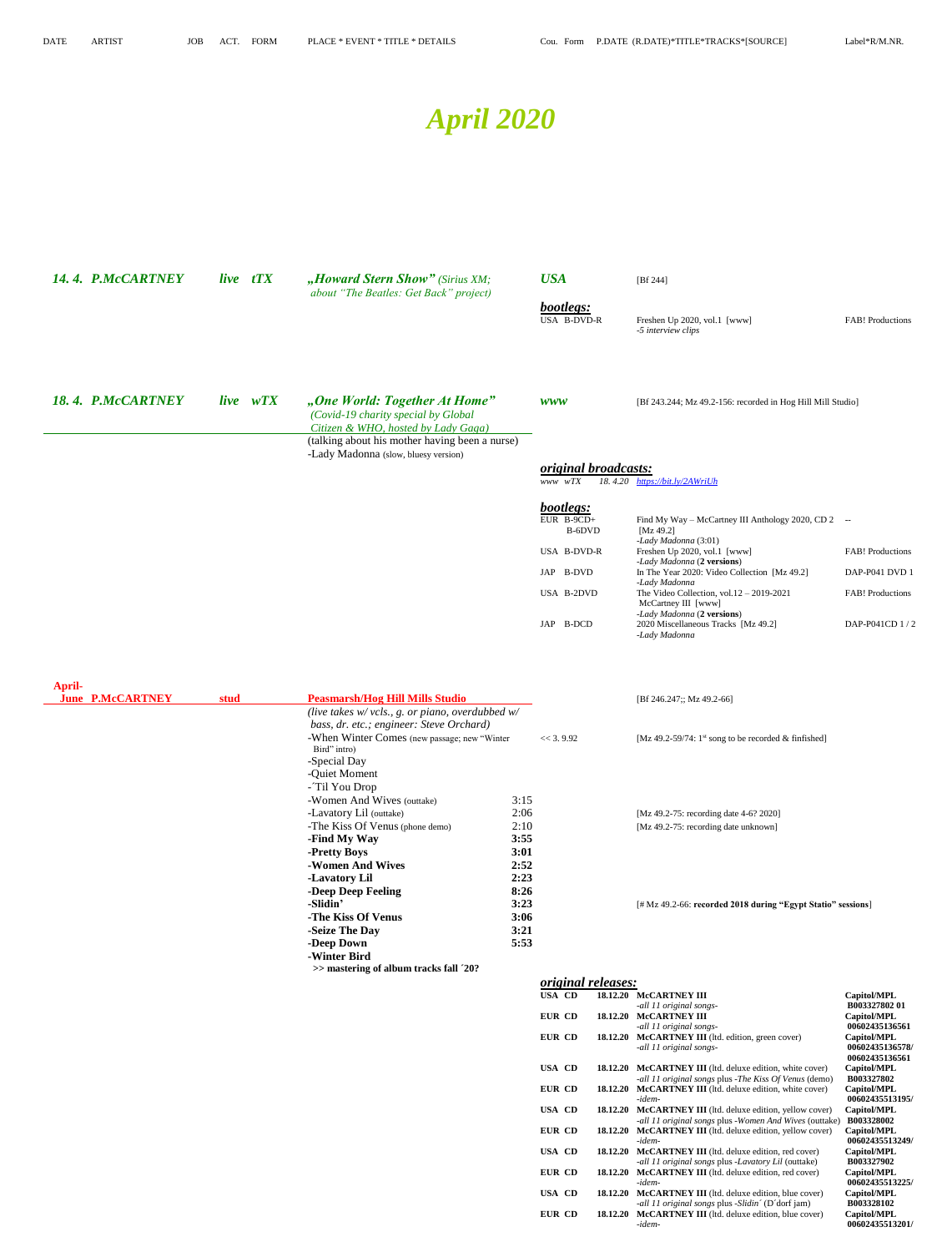**-Zoom In Zoom Out 3:57**

| <b>JAP CD</b>   |                  |          | 18.12.20 McCARTNEY III (ltd. deluxe edition)                 | Capitol/MPL        |
|-----------------|------------------|----------|--------------------------------------------------------------|--------------------|
|                 |                  |          | -all 11 original songs plus all 4 bonus tracks               | <b>UICY-15964</b>  |
| <b>USA LP</b>   |                  | 18.12.20 | <b>McCARTNEY III</b> (regular black vinyl)                   | Capitol/MPL        |
|                 |                  |          | -all 11 original songs-                                      | B003285401         |
| <b>EUR LP</b>   |                  | 18.12.20 | <b>McCARTNEY III</b> (regular black edition)                 | Capitol/MPL        |
|                 |                  |          | -idem-                                                       | 00602435136592/    |
| <b>USA LP</b>   |                  | 18.12.20 | McCARTNEY III (ltd. edition, blue vinyl)                     | Capitol/MPL        |
|                 |                  |          | -all 11 original songs-                                      | B003308101         |
| <b>EUR LP</b>   |                  | 18.12.20 | McCARTNEY III (ltd. edition, blue vinyl)                     | Capitol/MPL        |
|                 |                  |          | -idem-                                                       | 00602435321820/    |
| <b>USA LP</b>   |                  | 18.12.20 | McCARTNEY III (ltd. edition, white vinyl)                    | Capitol/MPL        |
|                 |                  |          | -all 11 original songs-                                      | B003308001         |
| EUR LP          |                  | 18.12.20 | McCARTNEY III (ltd. edition, white vinyl)                    | Capitol/MPL        |
|                 |                  |          | -idem-                                                       | 00602435321783/    |
| <b>USA LP</b>   |                  | 18.12.20 | McCARTNEY III (ltd. edition, violet vinyl)                   | Capitol/MPL        |
|                 |                  |          | -all 11 original songs-                                      | B003321401         |
| EUR LP          |                  | 18.12.20 | McCARTNEY III (ltd. edition, violet vinyl)                   | Capitol/MPL        |
|                 |                  |          | -idem-                                                       | 00602435384702/    |
| <b>USA LP</b>   |                  | 18.12.20 | <b>McCARTNEY III</b> (ltd. edition, green vinyl)             | Capitol/MPL        |
|                 |                  |          | -all 11 original songs-                                      | B003307901         |
| <b>USA LP</b>   |                  | 18.12.20 | McCARTNEY III (ltd. edition, orange vinyl)                   | Capitol/MPL        |
|                 |                  |          | -all 11 original songs-                                      | B003321301         |
| <b>USA LP</b>   |                  | 18.12.20 | <b>McCARTNEY III</b> (ltd. edition, pink vinyl)              | Capitol/MPL        |
|                 |                  |          | -all 11 original songs-                                      | B003316101         |
| <b>USA LP</b>   |                  | 18.12.20 | <b>McCARTNEY III</b> (ltd. edition, coke bottle clear vinyl) | Capitol/MPL        |
|                 |                  |          | -all 11 original songs-                                      | B003285501         |
| <b>USA LP</b>   |                  | 18.12.20 | McCARTNEY III (ltd. edition, yellow vinyl)                   | Capitol/MPL/Third  |
|                 |                  |          | -all 11 original songs-                                      | Man Recs. TMR-707/ |
|                 |                  |          |                                                              | B003295401         |
| <b>USA LP</b>   |                  | 18.12.20 | <b>McCARTNEY III</b> (ltd. edition, yellow vinyl)            | Capitol/MPL/Third  |
|                 |                  |          | -all 11 original songs-                                      | <b>Man Recs.</b>   |
|                 |                  |          |                                                              | 00602435136592     |
| <b>EUR LP</b>   |                  | 18.12.20 | <b>McCARTNEY III</b> (ltd. edition, red vinyl)               | Capitol/MPL/Third  |
|                 |                  |          | -all 11 original songs-                                      | Man Recs. TMR-707/ |
|                 |                  |          |                                                              | 00602435321875     |
| <b>USA</b> Cass |                  | 18.12.20 | <b>McCARTNEY III</b>                                         | Capitol/MPL        |
|                 |                  |          | -all 11 original songs-                                      | B003308704         |
| <b>EUR</b> Cass |                  | 18.12.20 | <b>McCARTNEY III</b>                                         | Capitol/MPL        |
|                 |                  |          | -all 11 original songs-                                      | 00602435321738     |
|                 |                  |          |                                                              |                    |
|                 | <i>bootlegs:</i> |          |                                                              |                    |
|                 |                  |          |                                                              |                    |

| ,,<br>Ш |  |  |
|---------|--|--|
|         |  |  |

| EUR B-9CD+ | Find My Way – McCartney III Anthology 2020; CD 5                          | $\sim$ |
|------------|---------------------------------------------------------------------------|--------|
| B-6DVD     | IMz 49.21                                                                 |        |
|            | -Women And Wives (piano version; 0:54)/The Kiss Of                        |        |
|            | Venus (instr. backing track; 3:04)/Pretty Boys (instr.                    |        |
|            | backing track; 3:00)                                                      |        |
| EUR B-9CD+ | Find My Way – McCartney III Anthology 2020; CD 8                          |        |
| B-6DVD     | IMz 49.21                                                                 |        |
|            | - <i>Find My Way</i> (instr. backing track; 3:53)/ <i>Slidin'</i> (instr. |        |
|            | backing track; 3:25)                                                      |        |
| EUR B-9CD+ | Find My Way – McCartney III Anthology 2020; CD 9                          |        |
| B-6DVD     | IMz 49.21                                                                 |        |
|            | -Deep Down (instr. backing track; 5:55)                                   |        |
|            |                                                                           |        |

**Apr.-Oct. R.STARR <b>stud Beverly Hills-LA/Rockabella West Studio** [Bf 248.249; Mz 49.2-25; # Bf 246: 8-9.20]<br>
Here's To The Nights 4:05 (Mz 49.2-25: 4.20) **-Here's To The Nights 4:05** [Mz 49.2-25: 4.20]<br> **4:05** [Mz 49.2-25: 4.20]

| -Teach Me To Tango<br>-Waiting For The Tide To Turn | 3:07<br>3:54 |                                     |                           |                                                                                                                                    |                          |
|-----------------------------------------------------|--------------|-------------------------------------|---------------------------|------------------------------------------------------------------------------------------------------------------------------------|--------------------------|
| -Not Enough Love In The World                       | 4:16         |                                     |                           |                                                                                                                                    |                          |
|                                                     |              |                                     | <i>original releases:</i> |                                                                                                                                    |                          |
|                                                     |              | www iCDS                            |                           | 17.12.20 HERE'S TO THE NIGHTS                                                                                                      |                          |
|                                                     |              | EP                                  |                           | 19.3.21 ZOOM IN -all 5 tracks-                                                                                                     | <b>Universal</b>         |
|                                                     |              | bootlegs:<br>EUR $B-9CD+$<br>B-6DVD |                           | Find My Way – McCartney III Anthology 2020; CD 2<br>[ $Mz$ 49.2]<br><i>-Here's To The Nights</i> ( <b>video soundtrack</b> ; 4:10) | $\overline{\phantom{a}}$ |
|                                                     |              | USA B-2DVD-R                        |                           | McCartney III 2020, vol.2 [www]<br>-Here's To The Nights ( <b>official video clip</b> )                                            | <b>FAB!</b> Productions  |
|                                                     |              | USA B-2DVD                          |                           | The Video Collection, vol. $12 - 2019 - 2021$<br>McCartney III [www]<br>-Here's To The Nights ( <b>official video clip</b> )       | <b>FAB!</b> Productions  |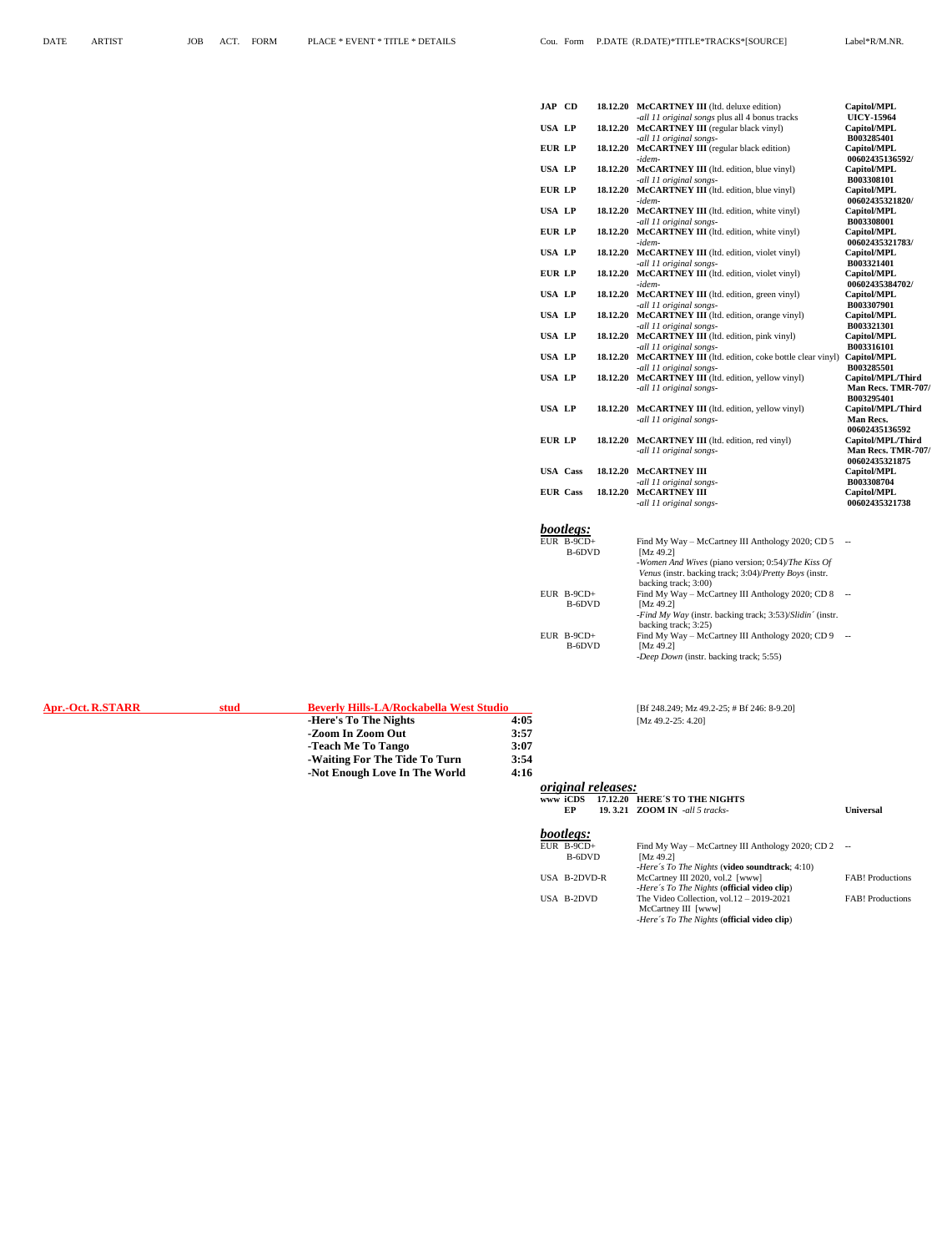

| 23.5. P.McCARTNEY | live | (planned start of "Freshen Up"<br>tour, Europe leg. Cancelled due to<br>global Covid-19 pandemia)     | [Bf 243] |
|-------------------|------|-------------------------------------------------------------------------------------------------------|----------|
| 29.5. R.STARR     | live | (planned start of new All Starr)<br>North America tour. Cancelled due to<br>global Covid-19 pandemia) | [Bf 243] |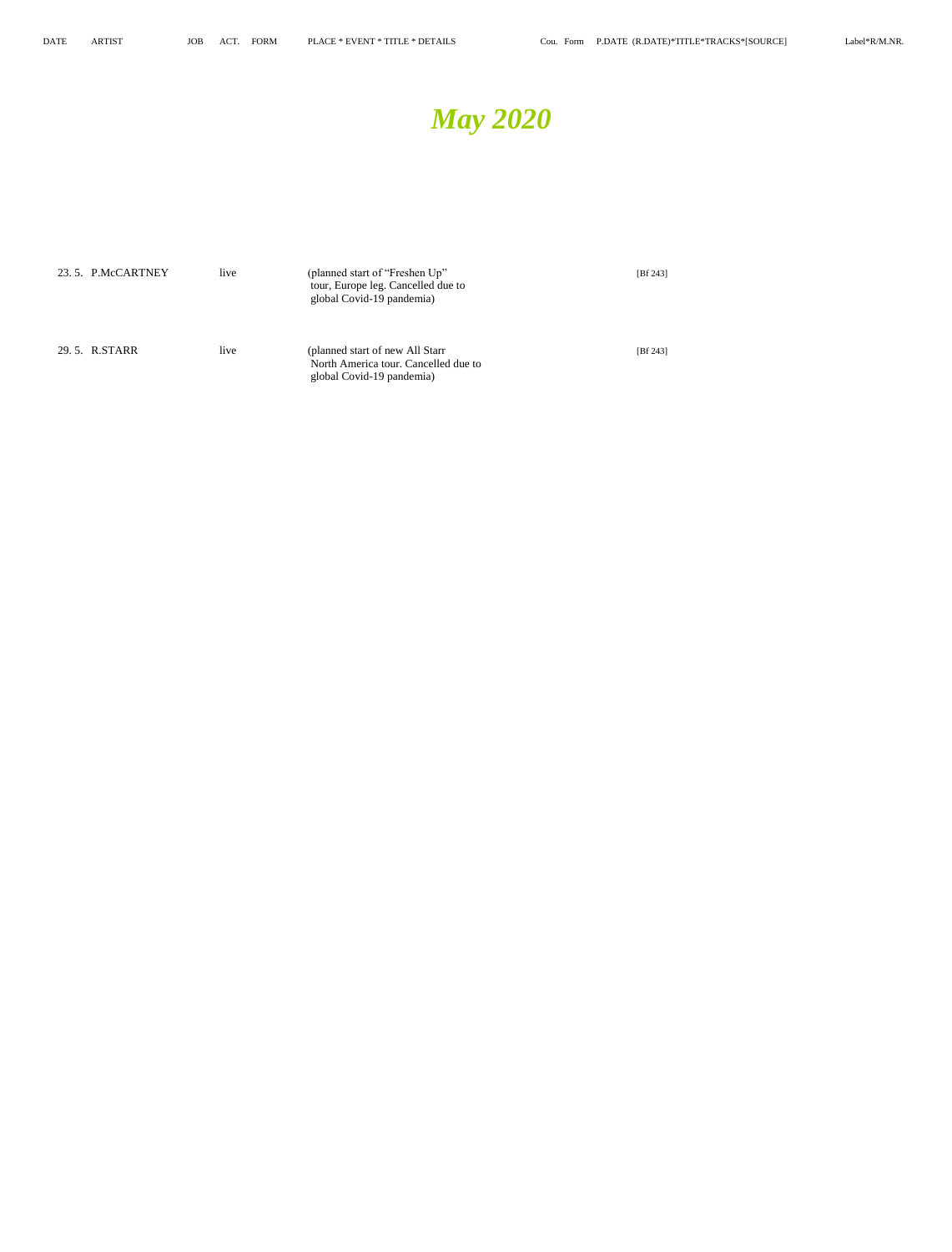## *June 2020*

| 12.6. P.McCARTNEY              |      | iCDS                   | Young Boy EP                                                                                                                                                                                                                                                  | <b>WWW</b>                                                                                                                        | [ $Bf 244$ ]<br>22. 2.95-? Young Boy (c.v., remastered)<br>2.95? Young Boy (home recording)<br>14.-?5.96 Looking For You (c.v.)<br>tracks cf. 28.4.97 Oobu Joobu, pt.1<br>12.4.97? Young Boy (video clip 1)<br>16.6.97? Young Boy (video clip 2)                                                                                                                                                                                                      |                                                      |
|--------------------------------|------|------------------------|---------------------------------------------------------------------------------------------------------------------------------------------------------------------------------------------------------------------------------------------------------------|-----------------------------------------------------------------------------------------------------------------------------------|-------------------------------------------------------------------------------------------------------------------------------------------------------------------------------------------------------------------------------------------------------------------------------------------------------------------------------------------------------------------------------------------------------------------------------------------------------|------------------------------------------------------|
| 20.6. P.McCARTNEY              |      | LP                     | McCARTNEY (Record Store Day reissue;<br>half speed master)                                                                                                                                                                                                    | $\ldots$<br>$\ddotsc$                                                                                                             | [Bf 243]<br>(songs cf. 17. 4.70)                                                                                                                                                                                                                                                                                                                                                                                                                      |                                                      |
| 20.6. J.LENNON                 |      | S                      | <b>INSTANT KARMA!/WHO HAS SEEN</b><br>THE WIND (Record Store Day rerelease;<br>new remix)                                                                                                                                                                     | $\mathbf{1}$<br>(27.1.70)<br>$\ddotsc$                                                                                            | [ $Bf 243$ ]                                                                                                                                                                                                                                                                                                                                                                                                                                          |                                                      |
| 20.6.? Ravi Shankar            |      | LP                     | Chants Of India (rerelease; 180 g red vinyl)                                                                                                                                                                                                                  | (songs cf. 6. 5.97)                                                                                                               | [ $Bf 243$ ]                                                                                                                                                                                                                                                                                                                                                                                                                                          |                                                      |
| 20.6. P.McCARTNEY              | live | wTX                    | ? (Preservation Hall Jazz Band event /<br>Round Midnight Preserves; streamed live)<br>-When The Saints Go Marching In (PM on trumpet;<br>w/ Allstar band feat. Dave Grohl, Dave Matthews, Jim<br>James, Elvis Costello, Nathaniel Rateliff, Irma Thomas a.o.) | <i><u>original broadcast:</u></i><br>tTX<br>bootlegs:<br>EUR $B-9CD+$<br>B-6DVD<br>JAP B-DVD<br>USA B-2DVD<br><b>B-DCD</b><br>JAP | [Bf 245; # Mz 49.2: 21.6.]<br>3.7.20 ? (WWLTV) [Mz 49.2-158]<br>Find My Way - McCartney III Anthology 2020; CD 1 --<br>[ $Mz$ 49.2]<br>-When The Saints Go Marching In (4:28)<br>In The Year 2020: Video Collection [Mz 49.2]<br>-When The Saints Go Marching In<br>The Video Collection, vol. $12 - 2019 - 2021$<br>McCartney III [www]<br>-When The Saints Go Marching In<br>2020 Miscellaneous Tracks [Mz 49.2]<br>-When The Saints Go Marching In | DAP-P041 DVD 1<br>FAB! Productions<br>DAP-P041CD 1/2 |
| 26.6. P.McCARTNEY              |      | iCDS                   | The World Tonight EP                                                                                                                                                                                                                                          | <b>WWW</b>                                                                                                                        | [ $Bf 244$ ]<br>13.-17.11.95 The World Tonight (c.v.; remastered)<br>95 The World Tonight (home recording)<br>13.-17.11.95 The World Tonight (rough mix)<br>tracks cf. 7.7.97 Oobu Joobu, pt.3<br>mid 3-18.4.97 The World Tonight (video clip 1)<br>The World Tonight (video clip 2)                                                                                                                                                                  |                                                      |
| <b>Summer? The Smithereens</b> |      | S                      | Love Me Do (w/ Andy White)                                                                                                                                                                                                                                    | <b>USA</b>                                                                                                                        | [Bf 245]                                                                                                                                                                                                                                                                                                                                                                                                                                              | <b>Tollie</b>                                        |
| <b>Summer? Various Artists</b> |      | DVD/<br><b>BD</b> /dig | <b>An Accidental Studio (about</b><br>early years of "HandMade Films)                                                                                                                                                                                         | 94min. USA                                                                                                                        | [Bf 245]<br>unreleased archive interviews & footage w/ GH and others                                                                                                                                                                                                                                                                                                                                                                                  | <b>RLJE Films</b>                                    |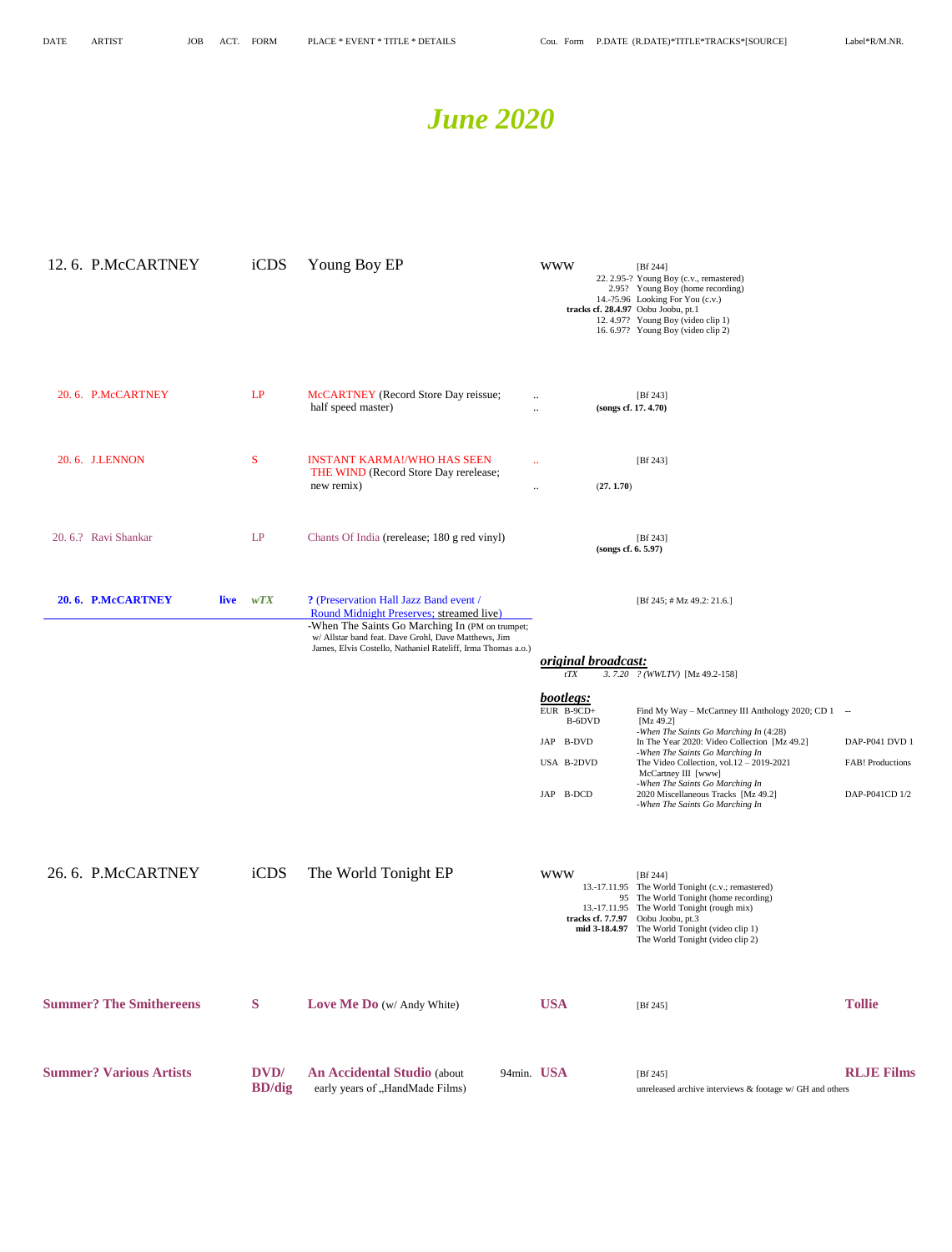

|       | 3.7. P.McCARTNEY    |     | tTX         | $?$ (WWLTV)                                                               |                      |            | [Mz 49.2-158]<br>20.6.20 When The Saints Go Marching In                                                                                                                                                                                                                                                                                                                                                                                                                                                                                                                                                                                                                                                                                                                                                                                                                                                                                                                                                                                                                                                                                                                                                                                                                                                                                                                                                                                                                                                                 |
|-------|---------------------|-----|-------------|---------------------------------------------------------------------------|----------------------|------------|-------------------------------------------------------------------------------------------------------------------------------------------------------------------------------------------------------------------------------------------------------------------------------------------------------------------------------------------------------------------------------------------------------------------------------------------------------------------------------------------------------------------------------------------------------------------------------------------------------------------------------------------------------------------------------------------------------------------------------------------------------------------------------------------------------------------------------------------------------------------------------------------------------------------------------------------------------------------------------------------------------------------------------------------------------------------------------------------------------------------------------------------------------------------------------------------------------------------------------------------------------------------------------------------------------------------------------------------------------------------------------------------------------------------------------------------------------------------------------------------------------------------------|
|       | 7.7. R.STARR        | Int |             | ? (Birthday interview w/ Brian Hiatt, for<br><b>Rolling Stone</b> )       |                      |            | [Bf 245]                                                                                                                                                                                                                                                                                                                                                                                                                                                                                                                                                                                                                                                                                                                                                                                                                                                                                                                                                                                                                                                                                                                                                                                                                                                                                                                                                                                                                                                                                                                |
| 13.7. | 7.- R.STARR         |     | tTX/<br>wTX | "Ringo's Big Birthday Show"<br>(AXS-TV; YouTube benefit show)             | 64 $min.$ <i>www</i> | USA/       | [Bf 245; Mz 49.2]<br>RS sitting at drums w/ mask<br>footage from past Capitol Tower birthday events<br>It Don't Come Easy (All Starr Band live clip)<br>birthday greetings from Barbara Bach, Joe & Marjorie Walsh,<br>David Lynch, Bettye Lavette, Bob Geldof, Nils Lofgren,<br>Henry Diltz, Tatia Jayne Starkey, Alex Orbison, Jaden Smith,<br>Roy Orbison jr., Giles Martin, Edga Winter, Colin Hay, Jason<br>Bonham, Elvis Costello, Michael McDonald, Keb 'Mo', Jeff<br>Bridges, Kenny Loggins, T Bone Burnett, Verdine White,<br>Peter Frampton, Ron Howard, Olivia Harrison, Mick<br>Fleetwood, Lee Starkey & family<br>Come Together (Sheila E w/ RS on dr)<br>pitch for David Lynch Foundation & Transcendental Meditation<br>All You Need Is Love (Sheryl Crow on all instr.)<br>clip of 'Water Aid' work<br>Boys (Joe Walsh)<br>Photograph (w/ RS photo retrospective as backgrouind)<br>global 'Peace & Love' fan messages<br>Eight Days A Week film clip (Ron Howard)<br>RS talking about black music influence<br>'Black Lives Matter' clip<br>Down And Out (Ben Harper & Dave Grohl)<br>Give More Love (All Starr live clip)<br>'MusiCares' clip<br>Come Together (heavy blues-rock performance by Gary Clark jr.)<br>19 With A Little Help/Give Peace A Chance (All Starr Reunion concert<br>live clip)<br>13.7.19 Helter Skelter (PM live clip w/RS on dr)<br>Happy Birthday (Joe & Marjorie Walsh, Jason Starkey)<br>RS thank you to all contributors (w/ 'Goodnight' played over<br>closing credits) |
| 20.7. | <b>14.- R.STARR</b> |     | rTX/        | "Ringo's Big Birthday Show"<br>(Sirius XM; benefit show; audio version)   |                      | <b>USA</b> | [ $Bf 245$ ]                                                                                                                                                                                                                                                                                                                                                                                                                                                                                                                                                                                                                                                                                                                                                                                                                                                                                                                                                                                                                                                                                                                                                                                                                                                                                                                                                                                                                                                                                                            |
|       | 17.7. P.McCARTNEY   |     | iCDS        | <b>Beautiful Night EP</b>                                                 |                      | <b>WWW</b> | [ $Bf 244$ ]<br>13. 5.96-? Beautiful Night (c.v., remastered)<br>96? Beautiful Night (home recording)<br>13.5.96-? Beautiful Night (rough mix)<br>tracks cf. 1.12.97 Oobu Joobu, pt.5<br>4.11.97 Beautiful Night (video clip 1)<br>Beautiful Night (video clip 2)                                                                                                                                                                                                                                                                                                                                                                                                                                                                                                                                                                                                                                                                                                                                                                                                                                                                                                                                                                                                                                                                                                                                                                                                                                                       |
| 27.7. | 21.- R.STARR        |     | rTX/        | "Ringo's Big Birthday Show"<br>(www.Ceek.com; benefit show; extended v.)  |                      | <b>WWW</b> | [Bf $245$ ]                                                                                                                                                                                                                                                                                                                                                                                                                                                                                                                                                                                                                                                                                                                                                                                                                                                                                                                                                                                                                                                                                                                                                                                                                                                                                                                                                                                                                                                                                                             |
|       | 31.7. P.McCARTNEY   |     | <b>BOX</b>  | Flaming Pie (deluxe edition; incl.<br>5 CDs, 2 DVDs & 128 page book etc.) |                      |            | [Bf 242.244; Mz 49.2]<br>CD 1: regular album, remastered tracks; songs cf. 5. 5.97)                                                                                                                                                                                                                                                                                                                                                                                                                                                                                                                                                                                                                                                                                                                                                                                                                                                                                                                                                                                                                                                                                                                                                                                                                                                                                                                                                                                                                                     |

**CD 2: Home recordings: 87-96** The Song We Were Singing The World Tonight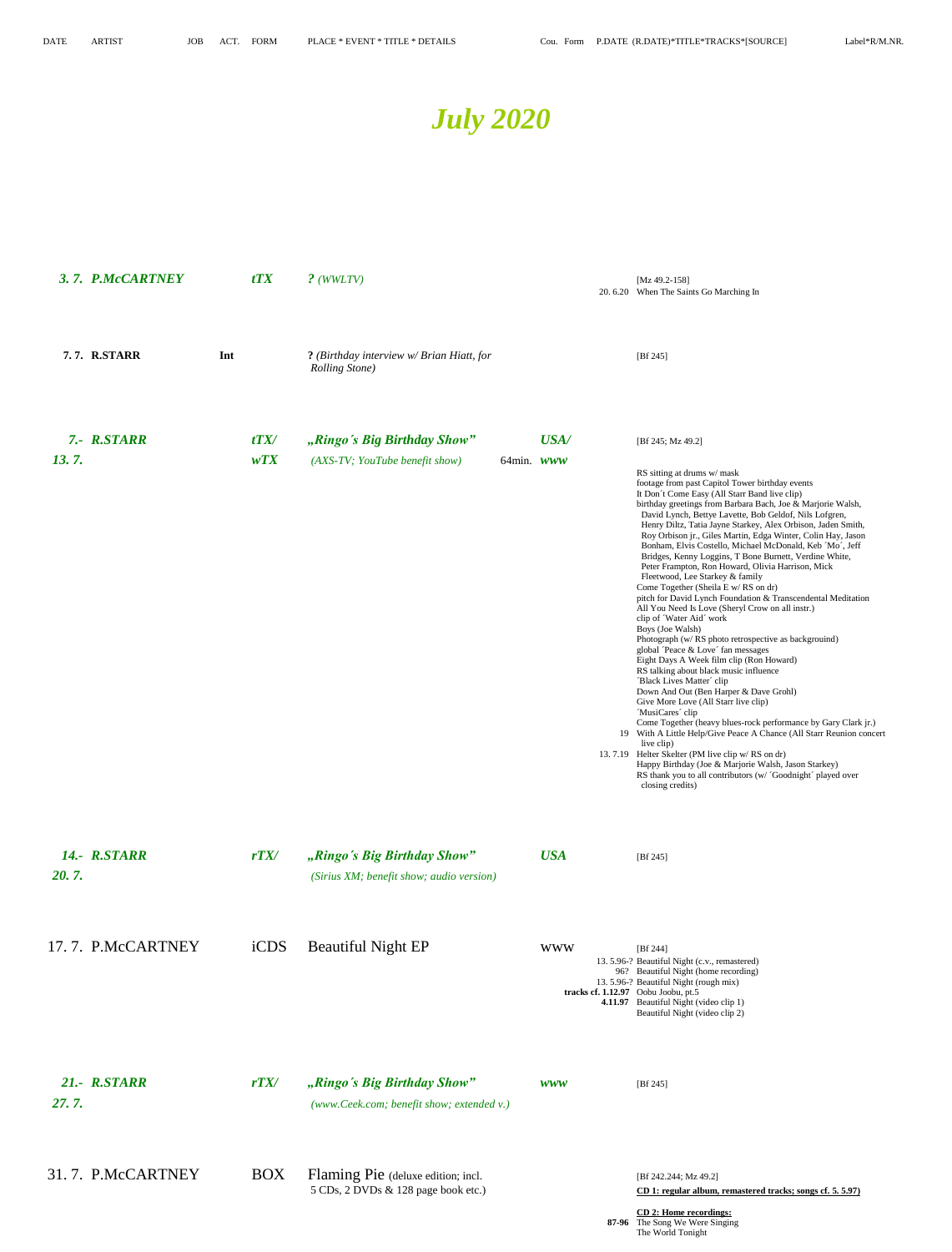**3. 9.92?** Great Day (ac. version)

Calico Skies (ac. version)

|                   |            |                                                                                                   |                                        | If You Wanna<br>Somedays<br>Young Boy<br>Calico Skies<br>Flaming Pie                                                                                                                                          |
|-------------------|------------|---------------------------------------------------------------------------------------------------|----------------------------------------|---------------------------------------------------------------------------------------------------------------------------------------------------------------------------------------------------------------|
|                   |            |                                                                                                   |                                        | Souvenir<br>Little Willow<br>Beautiful Night (1995 demo)<br><b>Great Day</b><br>Great Day (instr. hidden track, 0:30) [Bf 245]                                                                                |
|                   |            |                                                                                                   |                                        | CD 3: "In The Studio":<br>3.9.92? Great Day (ac. version)<br>Calico Skies (ac. version)<br>? C'mon Down C'mon Baby                                                                                            |
|                   |            |                                                                                                   |                                        | 11.5.95? If You Wanna (demo)<br>14. 2.97? Beautiful Night (run through)<br>end 2.96 The Song We Were Singing (rough mix)<br>13.-17.11.95 The World Tonight (rough mix)<br>21.11.95? Little Willow (rough mix) |
|                   |            |                                                                                                   |                                        | ? Whole Life (rough mix)<br>96 Heaven On A Sunday (rude cassette)<br>Beautiful Night (hidden track; P+R vamping on<br>the track, 1:30) [Bf 245]                                                               |
|                   |            |                                                                                                   |                                        | <b>CD 4: "Flaming Pies":</b><br>14.-?5.96 Looking For You (c.v.)<br>4.-?5.96 Broomstick (c.v.)<br>2.-30.6.87 Love Come Tumbling Down (c.v.)<br>1.6.-?88 Same Love (c.v.)                                      |
|                   |            |                                                                                                   |                                        | tracks cf. 97 Oobu Joobu, pts.1-6 (c.v., but slightly edited)<br>10.95 The Ballad Of The Skeletons<br>CD 5: "Flaming Pie at the Mill":                                                                        |
|                   |            |                                                                                                   |                                        | ? PM conducting a tour of his studio<br>tracks cf. 6.10.97 DVD 1: "In The World Tonight" documentary                                                                                                          |
|                   |            |                                                                                                   |                                        | DVD 2: promo videos:<br>4.11.97 Beautiful Night<br>97 Making of Beautiful Night                                                                                                                               |
|                   |            |                                                                                                   |                                        | 9.97 Little Willow<br>4.97 The World Tonight (1, Alistair Donald)<br>mid 3-18.4.97 The World Tonight (2, Geoff Wonfor)<br>16.6.97 Young Boy (1, Alistair Donald)<br>12.4.97 Young Boy (2, Geoff Wonfor)       |
|                   |            |                                                                                                   | tracks cf. summer 97 Flaming Pie EPK 2 | tracks cf. 5.97 Flaming Pie EPK 1<br>? In The World Tonight EPK<br>? Flaming Pie Album Artwork Meeting<br>27.6.97 TFI Friday performances (UK TV)<br>24bit 96kHz HD audio download album version              |
| 31.7. P.McCARTNEY | <b>BOX</b> | Flaming Pie (strictly ltd. Collectors Edition<br>contents see above plus 6 LM art prints & 4 LPs) |                                        | [Bf 242.244]<br>LPs $1+2$ : regular album, remastered tracks; songs cf. 5. 5.97)                                                                                                                              |
|                   |            |                                                                                                   |                                        | LP 3 id. to CD 2 "Home Recordings" (see above)                                                                                                                                                                |
|                   |            |                                                                                                   |                                        | 10.95 LP 4: 12" vinyl single of "Ballad Of The Skeletons"                                                                                                                                                     |
| 31.7. P.McCARTNEY | 3LP        | Flaming Pie (deluxe edition; 180g vinyl)                                                          |                                        | [ $Bf 242$ ]<br>LPs 1+2: regular album, remastered tracks; songs cf. 5. 5.97)                                                                                                                                 |
|                   |            |                                                                                                   |                                        | LP 3 id. to CD 2 "Home Recordings" (see above)                                                                                                                                                                |
| 31.7. P.McCARTNEY | <b>DLP</b> | Flaming Pie ()                                                                                    |                                        | [Bf 242]<br>LPs 1+2: regular album, remastered tracks; songs cf. 5. 5.97)                                                                                                                                     |
| 31.7. P.McCARTNEY | <b>DCD</b> | Flaming Pie ()                                                                                    |                                        | [Bf 244]<br>CD 1: regular album, remastered tracks; songs cf. 5. 5.97)                                                                                                                                        |
|                   |            |                                                                                                   |                                        | CD 2: Bonus Audio incl. "Home Recordings" CD:<br>87-96 The Song We Were Singing<br>The World Tonight<br>If You Wanna                                                                                          |
|                   |            |                                                                                                   |                                        | Somedays<br>Young Boy<br>Calico Skies<br>Flaming Pie                                                                                                                                                          |
|                   |            |                                                                                                   |                                        | Souvenir<br>Little Willow<br>95 Beautiful Night (1995 demo)<br><b>Great Day</b>                                                                                                                               |
|                   |            |                                                                                                   |                                        | plus "In The Studio" selection:<br>14. 2.97? Beautiful Night (run through)<br>? Whole Life (rough mix)<br>96 Heaven On A Sunday (rude cassette)                                                               |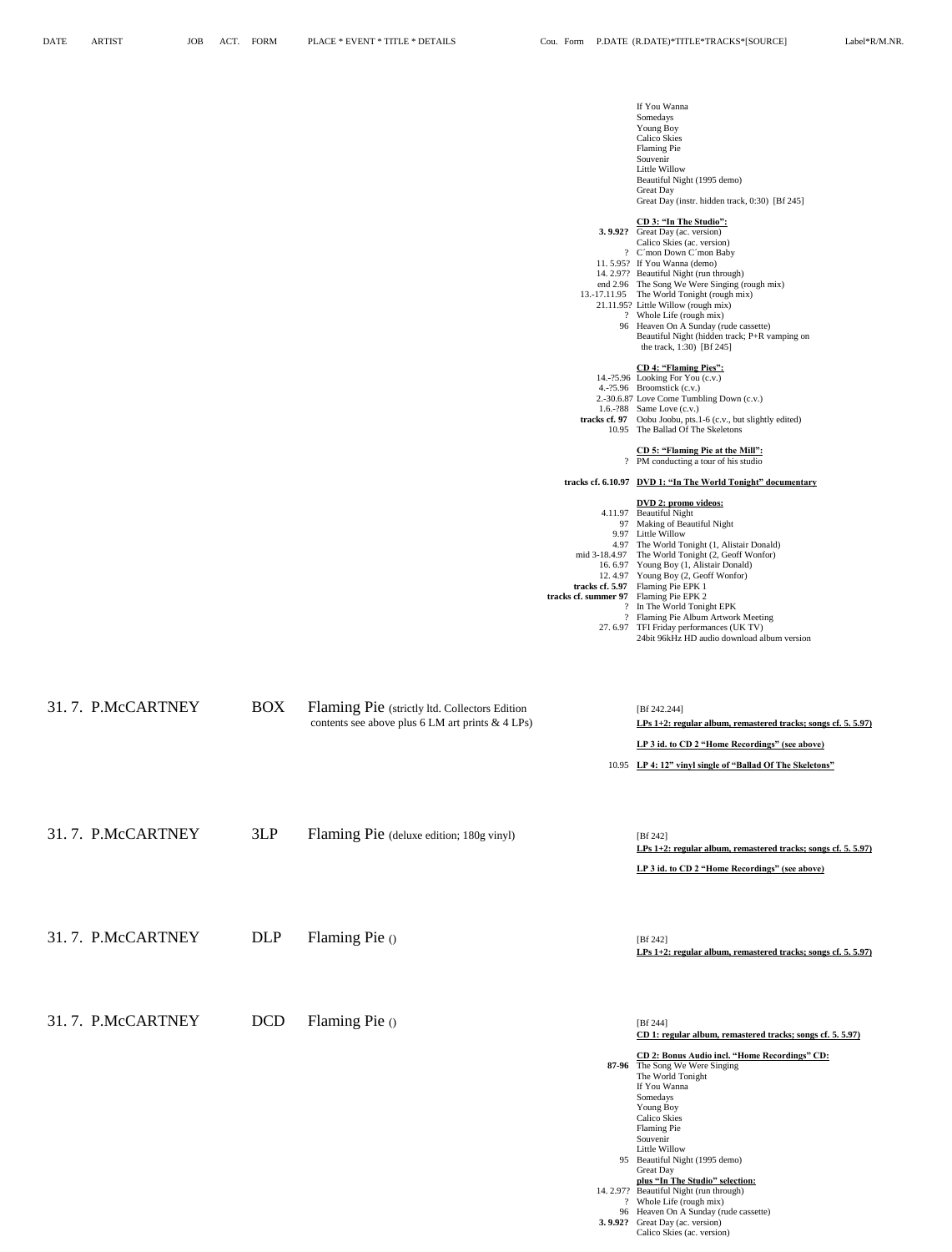| <b>DATE</b> | <b>ARTIST</b> |
|-------------|---------------|
|             |               |

? C´mon Down C´mon Baby **plus "Flaming Pies" c.v. B-Sides:** 14.-?5.96 Looking For You (c.v.) 4.-?5.96 Broomstick (c.v.) 2.-30.6.87 Love Come Tumbling Down (c.v.) 1.6.-?88 Same Love (c.v.)

| <b>July? P.McCartney</b> | iCDS        | <b>Somedays</b> (stripped down version,<br>w/o orchestra)                                      | <b>WWW</b> | [ $Bf 245$ ]      | paulmccartney.com |
|--------------------------|-------------|------------------------------------------------------------------------------------------------|------------|-------------------|-------------------|
| July? P.McCartney        | <i>iCDS</i> | Calico Skies (complete campfire version,<br>w/o orchestra; from DVD "In The World<br>Tonight") | <b>WWW</b> | [ $Bf 245$ ]      | paulmccartney.com |
| July? P.McCartney        | iCDS        | Beautiful Night (complete 1986 demo, cf. WWW<br>4 min. v. on CD 4 of "Flaming Pie" box set)    | 86         | [ $Bf 245$ ]      | paulmccartney.com |
| July? P.McCartney        | iCDS        | <b>Broomstick</b> (alternate instr. version;.<br>exclusive download on rollingstone.com)       | <b>WWW</b> | [ $Bf 245$ ]      | rollingstone.com  |
| <b>July P.McCARTNEY</b>  | Int         | ? (promo interview for British GQ)                                                             |            | [Bf 245; Mz 49.2] |                   |
| <b>July P.McCARTNEY</b>  | Int         | ? (promo interview for Canada's Global News)                                                   |            | [ $Bf 245$ ]      |                   |
| <b>July R.STARR</b>      | Int         | Los Angeles/home studio<br>(virtual interview after birthday show)                             |            | [ $Bf 245$ ]      |                   |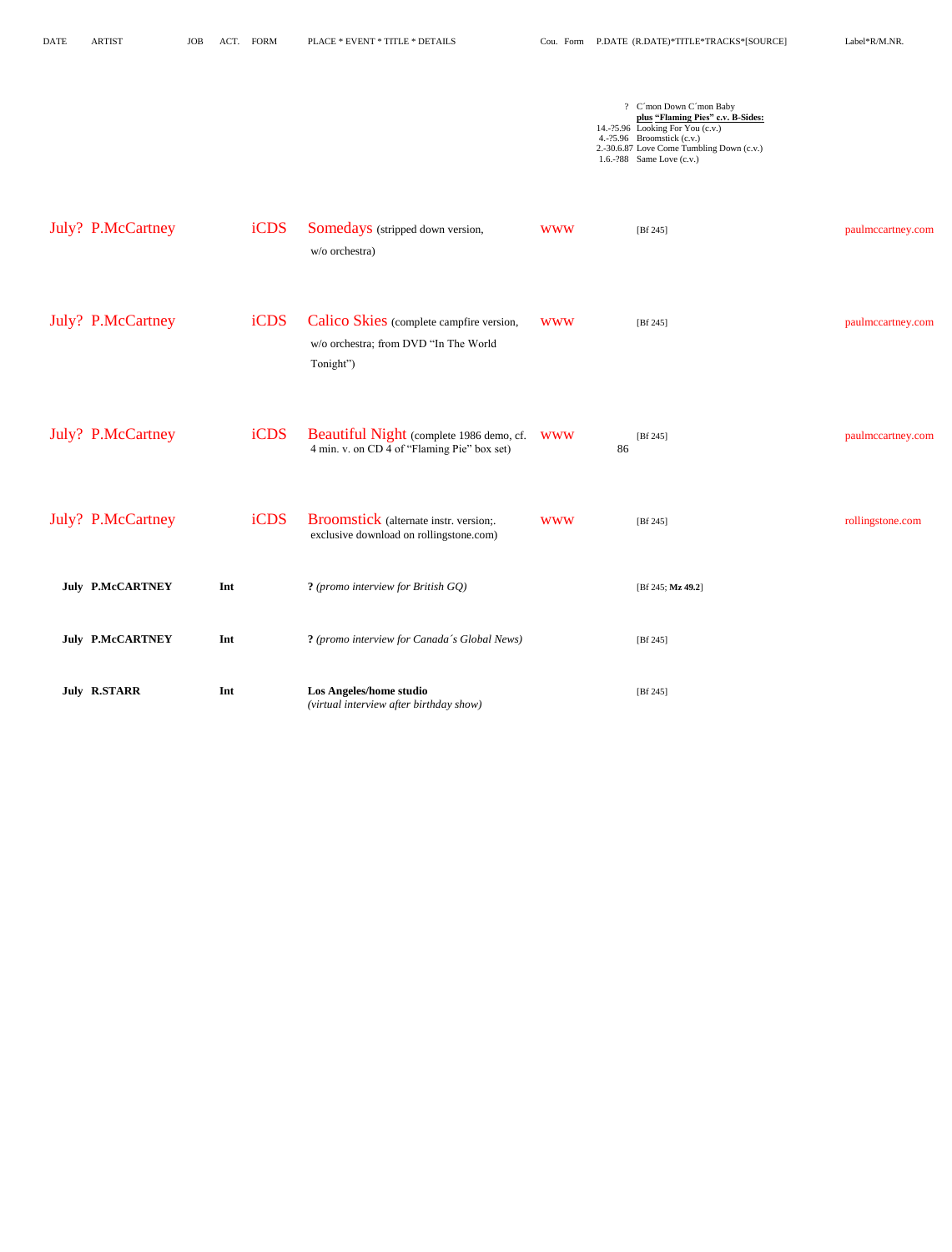# *August 2020*

| 25./26.8. P.McCARTNEY     | <b>Trec</b> | <b>Long Beach/Methodist Church sanctuary</b><br>(w/ Rick Rubin; for "McCartney III" docum.) |                                                               | $[Mz 49.2-25]$                                                                                                                                                                                                                                |                                           |
|---------------------------|-------------|---------------------------------------------------------------------------------------------|---------------------------------------------------------------|-----------------------------------------------------------------------------------------------------------------------------------------------------------------------------------------------------------------------------------------------|-------------------------------------------|
|                           |             |                                                                                             | <i>original broadcasts:</i><br>www wTX                        | 16.7.21 McCARTNEY 3.2.1 (streamed by Hulu)                                                                                                                                                                                                    |                                           |
|                           |             |                                                                                             | bootlegs:<br>EUR $B-9CD+$<br>B-6DVD<br>EUR $B-9CD+$<br>B-6DVD | Find My Way – McCartney III Anthology 2020; CD 2 –<br>[Mz 49.2]<br>-A Forthcoming Documentary Event (trailer; 1:36)<br>Find My Way – McCartney III Anthology 2020; DVD 2 --<br>[Mz 49.2]<br>-A Forthcoming Documentary Event (trailer; video) |                                           |
|                           |             |                                                                                             | JAP B-DVD<br>USA B-2DVD-R                                     | In The Year 2020: Video Collection [Mz 49.2]<br>-A Forthcoming Documentary Event (trailer; video)<br>McCartney III 2020, vol.2 [www]<br>-trailer                                                                                              | DAP-P041 DVD 1<br><b>FAB!</b> Productions |
| 28.8. Toots & Maytals     | <b>CDS</b>  | <b>Three Little Birds</b>                                                                   | <b>USA</b>                                                    | [Bf 245]<br>(w/RS)                                                                                                                                                                                                                            | <b>BMG/Trojan</b><br><b>Jamaica</b>       |
| <b>August P.McCARTNEY</b> | Int         | $?$ (w/ Lily Cole; about meat industry $\&$<br><i>environment</i> )                         |                                                               | [ $Mz$ 49.2]                                                                                                                                                                                                                                  |                                           |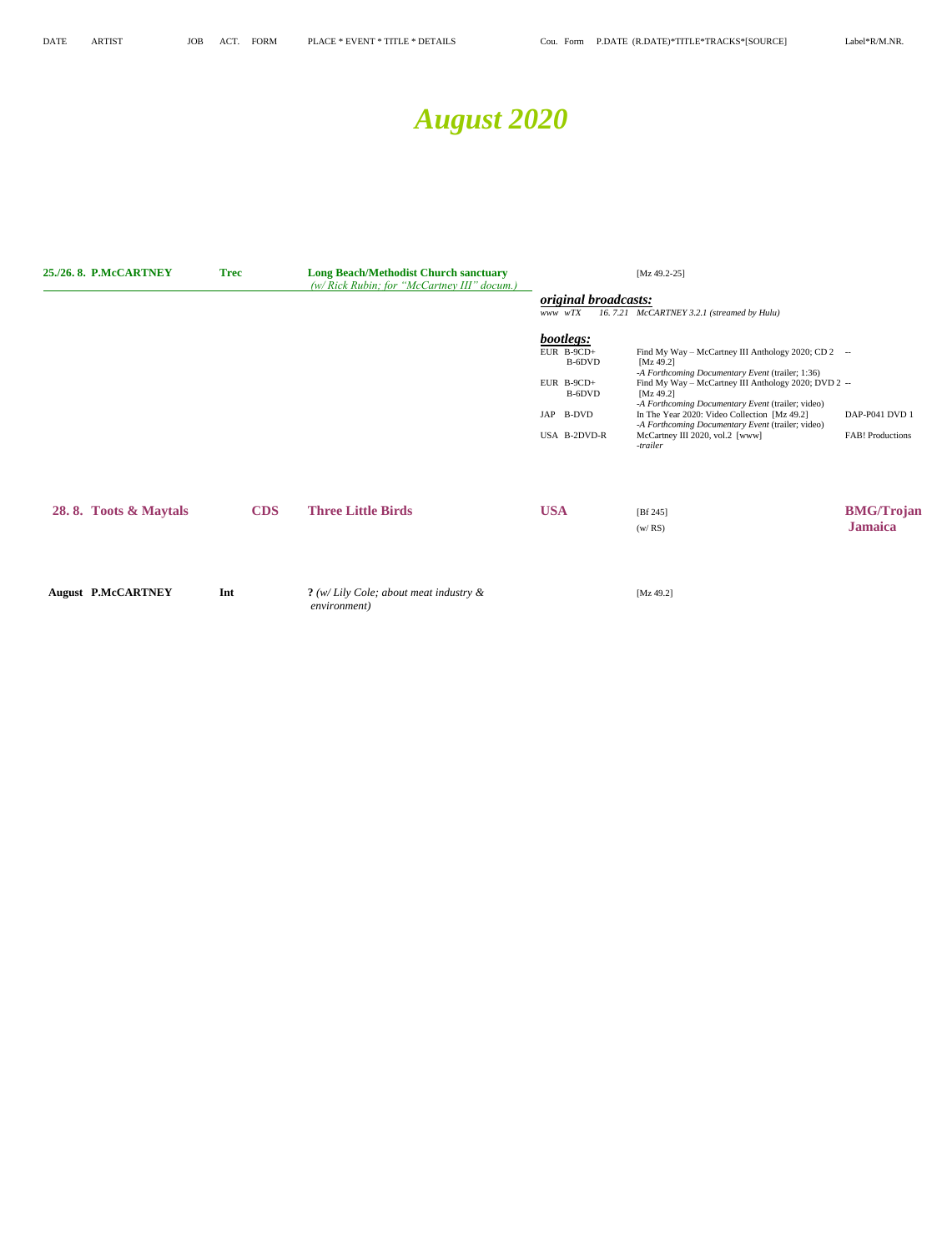# *September 2020*

| 4.9. BEATLES                |      | $\mathbf F$ | The Beatles: Get Back                                                                                                                                 |                                   | <b>USA</b> |                                    |                                           | [Bf 243; # Bf 244: postponed to 27.8.21]                                                                                                                                                |
|-----------------------------|------|-------------|-------------------------------------------------------------------------------------------------------------------------------------------------------|-----------------------------------|------------|------------------------------------|-------------------------------------------|-----------------------------------------------------------------------------------------------------------------------------------------------------------------------------------------|
|                             |      |             |                                                                                                                                                       |                                   |            |                                    |                                           | including:                                                                                                                                                                              |
|                             |      |             |                                                                                                                                                       |                                   |            |                                    |                                           | 30.1.69 Rooftop Concert (complete; 42 min.)                                                                                                                                             |
|                             |      |             |                                                                                                                                                       |                                   |            |                                    |                                           |                                                                                                                                                                                         |
| [10.-14.9. P.McCARTNEY      | stud |             | <b>Edgewater or Nashville (TN)/Sterling Sound</b><br><b>Studio</b> (mastering of "McCartney III" by<br>Randy Merrill incl. bonus tracks)              |                                   |            |                                    |                                           | [Mz 49.2-58]                                                                                                                                                                            |
|                             |      |             | << "M III" recording sessions spring / early<br>summer 2020                                                                                           |                                   |            |                                    |                                           |                                                                                                                                                                                         |
| 26.9. P.McCARTNEY           |      | LP          | McCARTNEY (50 <sup>th</sup> anniversary rerelease,<br>half speed mastered, 180g black vinyl                                                           | $\ddotsc$<br>$\ddot{\phantom{a}}$ |            |                                    | (songs cf. XX 70)                         | [Bf 246; Mz 49.2]                                                                                                                                                                       |
|                             |      |             |                                                                                                                                                       |                                   |            |                                    |                                           |                                                                                                                                                                                         |
| <b>Fall Steve Lukather</b>  |      | <b>CDS</b>  | <b>Run To Me</b>                                                                                                                                      |                                   | <b>USA</b> |                                    | (w / RS)                                  | [Bf 246]                                                                                                                                                                                |
| <b>Fall? Steve Lukather</b> |      | <b>DLP</b>  | <b>I Found The Sun Again</b>                                                                                                                          |                                   | <b>USA</b> |                                    |                                           |                                                                                                                                                                                         |
|                             |      |             | (limited blue vinyl edition)                                                                                                                          |                                   |            |                                    |                                           | [FL 06.21]<br>Run To Me (w/RS)                                                                                                                                                          |
| <b>Fall? R.STARR</b>        |      | B           | Painting Is My Madness Too!                                                                                                                           |                                   |            |                                    |                                           | [ $Bf 247$ ]                                                                                                                                                                            |
|                             |      |             |                                                                                                                                                       |                                   |            |                                    |                                           |                                                                                                                                                                                         |
| <b>Fall? P.McCARTNEY</b>    | stud |             | ? (w/ Roman Coppola & Geoff Dunbar resp.)<br>-Find My Way (video clip by Roman Coppola)                                                               | 3:51                              |            |                                    |                                           | [ $Mz$ 49.2-81]<br>[# Mz 49.2-156: recorded March-summer 2020 Hog Hill Mill Studio                                                                                                      |
|                             |      |             | -When Winter Comes (animation film by<br>Geoff Dunbar; incl. "MPL Theme", "Winter Bird",<br>"Winter Sun")                                             | 4:42                              |            |                                    |                                           | [cf. 3.20!]                                                                                                                                                                             |
|                             |      |             | -Slidin <sup>c</sup> (official trailer)<br>-McCartney III album trailer #1<br>-McCartney III album trailer #2<br>-McCartney III #12daysofPaul trailer | 1:00<br>0:44<br>1:19<br>1:16      |            |                                    |                                           | [Mz 49.2-83]                                                                                                                                                                            |
|                             |      |             |                                                                                                                                                       |                                   | www wTX    |                                    | <i>original broadcasts:</i><br>18.12.20 ? |                                                                                                                                                                                         |
|                             |      |             |                                                                                                                                                       |                                   | xx www wTX |                                    | -Find My Way<br>22.12.20 ?                |                                                                                                                                                                                         |
|                             |      |             |                                                                                                                                                       |                                   | www wTX    |                                    | $11.2.21$ ?                               | -When Winter Comes (incl, Winter Sun instrumental)<br>-Slidin' (official trailer)                                                                                                       |
|                             |      |             |                                                                                                                                                       |                                   |            | UK pDCD                            | <i>original releases:</i>                 | 12.20 FIND MY WAY                                                                                                                                                                       |
|                             |      |             |                                                                                                                                                       |                                   |            | bootlegs:<br>EUR B-9CD+            |                                           | Find My Way - McCartney III Anthology 2020; CD 2 --                                                                                                                                     |
|                             |      |             |                                                                                                                                                       |                                   |            | B-6DVD                             |                                           | [Mz 49.2]<br>-Find My Way (video soundtrack; 3:50)/When Winter<br>Comes (video soundtrack; 4:41)/McCartney Album                                                                        |
|                             |      |             |                                                                                                                                                       |                                   |            | EUR B-9CD+<br>B-6DVD               |                                           | trailers #1+2/#12daysofPaul trailer<br>Find My Way - McCartney III Anthology 2020; DVD 5 --<br>[Mz 49.2]<br>-Find My Way (lyric video clip)                                             |
|                             |      |             |                                                                                                                                                       |                                   |            | EUR B-9CD+<br>B-6DVD<br>EUR B-9CD+ |                                           | Find My Way - McCartney III Anthology 2020; DVD 1 --<br>[Mz 49.2]<br>-official album trailer<br>Find My Way - McCartney III Anthology 2020; DVD 2 --                                    |
|                             |      |             |                                                                                                                                                       |                                   |            | B-6DVD                             |                                           | [Mz 49.2]<br>-Find My Way (video clip)/Pretty Boys (lyric video clip)/<br>Winter Bird – When Winter Comes (lyric video clip)/<br>Women And Wives (lyric video clip)/Lavatory Lil (lyric |
|                             |      |             |                                                                                                                                                       |                                   |            | EUR B-9CD+                         |                                           | video clip)/#12daysofPaul trailer<br>Find My Way - McCartney III Anthology 2020; DVD 3 --                                                                                               |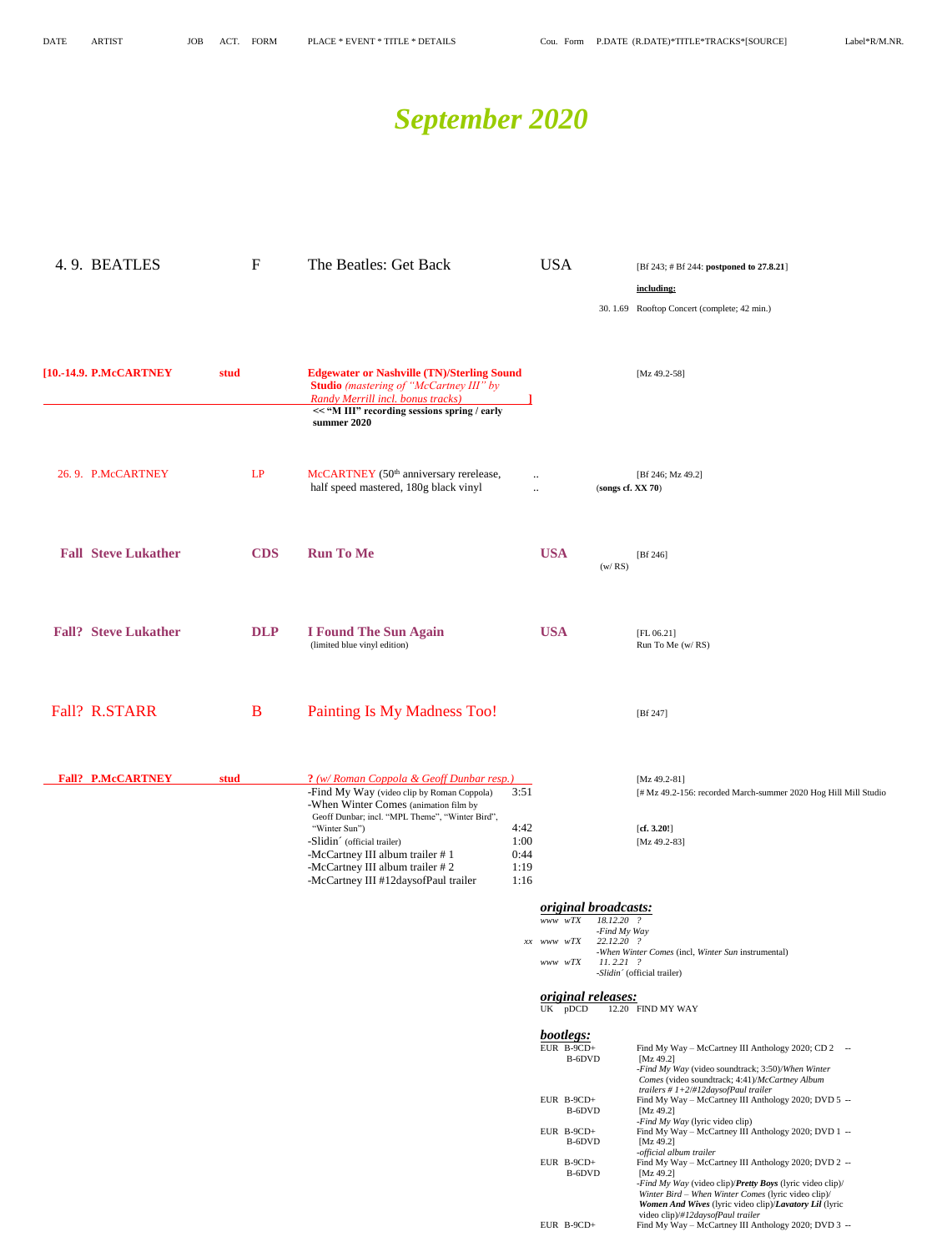|     | B-6DVD       |    | [Mz 49.2]                                                                                                                                                                                                                                                                                                                                                                                                                                                  |                         |
|-----|--------------|----|------------------------------------------------------------------------------------------------------------------------------------------------------------------------------------------------------------------------------------------------------------------------------------------------------------------------------------------------------------------------------------------------------------------------------------------------------------|-------------------------|
|     |              |    | -Deep Down (lyric video clip)/Long Tailed Winter Bird<br>(lyric video clip)/ <i>The Kiss Of Venus</i> (lyric video clip)/<br>When Winter Comes (off. video clip)                                                                                                                                                                                                                                                                                           |                         |
| JAP | B-DVD        |    | In The Year 2020: Video Collection [Mz 49.2]<br>-Find My Way (video clip)/Winter Bird – When Winter<br>Comes (Lyric Video)/Women And Wives (Lyric Video)/<br>Pretty Boys (Lyric Video)/Lavatory Lil (Lyric Video)/                                                                                                                                                                                                                                         | DAP-P041 DVD 1          |
|     | USA B-2DVD-R |    | album trailer # $1+2/1212$ DAYS OF PAUL<br>McCartney III 2020, vol.2 [www]<br>-Find My Way (official video)/Pretty Boys (Lyric Video)/<br>Winter Bird-When Winter Comes (Lyric Video)/Women<br>And Wives (Lyric Video)/Lavatory Lil (Lyric Video)/<br>#12DaysOfPaul trailer                                                                                                                                                                                | <b>FAB!</b> Productions |
|     | USA B-2DVD-R |    | McCartney III 2020, vol.3 [www]<br>-Deep Down (Lyric Video)/Long Tailed Winter Bird<br>(Lyric Video)/The Kiss of Venus (Lyric Video)/When<br>Winter Comes (Official Music Video)/Find My Way<br>(Lyric Video)                                                                                                                                                                                                                                              | <b>FAB!</b> Productions |
|     | USA B-DVD-R  | 21 | McCartney III 2021, vol.1 [www]<br>-Deep Deep Feeling (Lyric Video)/Seize The Day (Lyric<br>Video)/Slidin' (Lyric Video)                                                                                                                                                                                                                                                                                                                                   | <b>FAB!</b> Productions |
|     | USA B-BD     |    | The Video Collection, vol. $12 - 2019 - 2021$<br>McCartney III [Mz 49.2; www]<br>-all 3 video clips/album trailers $# 1+2/W$ omen And Wives<br>(Lyric Video)/Pretty Boys (Lyric Video)/Lavatory Lil<br>(Lyric Video)/The Making of 'When Winter Comes'/<br>Slidin' (Lyric Video)/Deep Deep Feeling (Lyric Video)/<br>The Kiss of Venus (Lyric Video)/Seize The Day (Lyric<br>Video)/Deep Down (Lyric Video)/Winter Bird-When<br>Winter Comes (Lyric Video) | <b>FAB!</b> Productions |

| <b>Fall?</b>       | <b>Various Artists</b> | <b>P</b> curator   | ? (recordings for "McCartney III Imagined")            |       |                           | [Mz 49.2: no date given] |
|--------------------|------------------------|--------------------|--------------------------------------------------------|-------|---------------------------|--------------------------|
| <b>Beck</b>        |                        | P vcls.            | -Find My Way (Beck) (instrumentation SI                |       |                           | $[Mz 49.2-46]$           |
|                    |                        |                    | onto core track existing, <i>i.e.</i> onto vcls. etc.) | 4:53  |                           |                          |
|                    | <b>Dominic Fike</b>    | $P -$              | <b>-The Kiss Of Venus</b> (Dominic Fike)               | 2:23  |                           |                          |
| <b>Khruangbin</b>  |                        | P vcls.            | <b>-Pretty Boys</b> (feat. Khruangbin)                 | 5:48  |                           |                          |
| <b>Annie Clark</b> |                        | P p., vcls.        | -Women And Wives (St. Vincent Remix)                   | 3:00  |                           |                          |
|                    | <b>Devonté Hines</b>   | P horn, dr., vcls. | -Deep Down (Blood Orange Remix)                        | 4:24  |                           |                          |
|                    | <b>Phoebe Bridgers</b> | P b.dr.            | -Seize The Day (feat. Phoebe Bridgers)                 | 3:29  |                           |                          |
| <b>Ed O'Brien</b>  |                        | P b, el.g., vcls.  | -Slidin' (EOB Remix)                                   | 2:39  |                           |                          |
|                    | <b>Damon Albarn</b>    | $P_{b,dr,g.s}$     | <b>-Long Tailed Winter Bird (Damon</b>                 |       |                           |                          |
|                    |                        |                    | Albarn Remix)                                          | 4:10  |                           |                          |
|                    | <b>Joshua Homme</b>    | $P -$              | <b>-Lavatory Lil</b> (Josh Homme)                      | 2:53  |                           |                          |
|                    | <b>Brandon Paak</b>    | P vcls.            | -When Winter Comes (Anderson.Paak)                     |       |                           |                          |
| <b>Anderson</b>    |                        |                    | Remix)                                                 | 2:21  |                           |                          |
|                    | <b>Robert Del Naja</b> | P vcls.            | -Deep Deep Feeling (3D RDN Remix)                      | 11:23 |                           |                          |
| <b>Idris Elba</b>  |                        | P vcls.            | -Long Tailed Winter Bird (Idris Elba                   |       |                           |                          |
|                    |                        |                    | Remix)                                                 | 2:44  |                           |                          |
|                    |                        |                    |                                                        |       | <i>original releases:</i> |                          |

#### **www iCD 16. 4.21 McCartney III Imagined** *-all tracks* except *Long Tailed Winter Bird*

#### *bootlegs:*

| USA B-DVD-R  | 21 | McCartney III 2021, vol.1 [www]                                                                                                  | <b>FAB!</b> Productions |
|--------------|----|----------------------------------------------------------------------------------------------------------------------------------|-------------------------|
|              |    | -The Kiss of Venus (D.Fike) (official Video)/McCartney                                                                           |                         |
|              |    | <b>III Imagined official album trailer/Find My Way (Beck)/</b><br>(promo video)/                                                 |                         |
| USA B-2DVD-R | 21 | McCartney III 2021, vol.2 [www]<br>-Official Album Trailer #2                                                                    | <b>FAB!</b> Productions |
| B-BD         |    | The Video Collection, vol. $12 - 2019 - 2021$<br>McCartney III [Mz 49.2; www]<br>-Lyric videos of all tracks plus album trailers | <b>FAB!</b> Productions |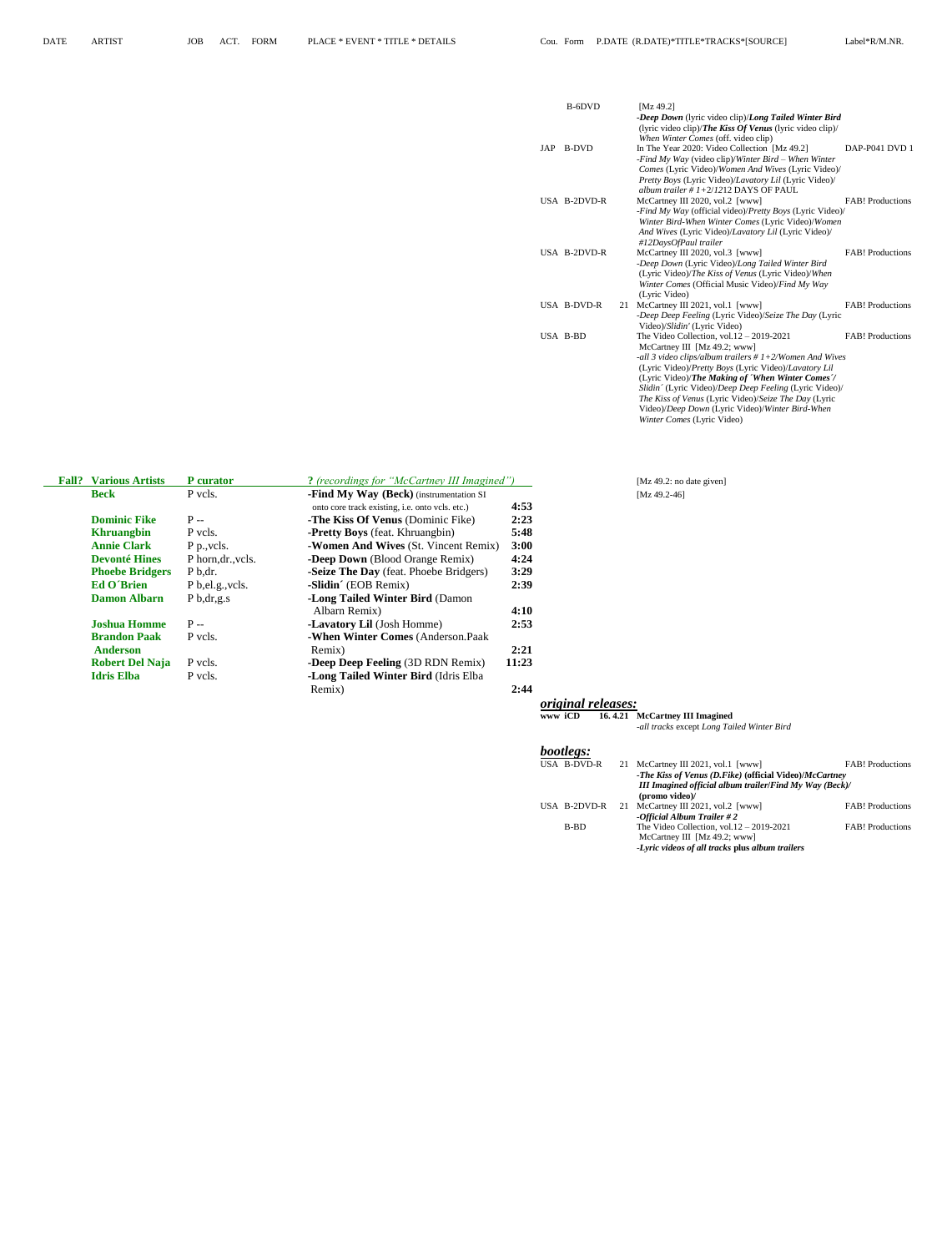71 Oh My Love (2:43) 71 How Do You Sleep? (5:35) 71 Oh Yoko! (2:43)

#### *October 2020*

| 4.10. P.McCARTNEY        |     | Int rTX      | "John Lennon At $80"$ (w/Sean Lennon;<br><b>BBC</b> Sounds Radio 2)                         | <b>WWW</b><br>bootlegs:                      | [Bf 246; Mz 49.2]<br>including:<br>Just Fun (0:24)                                                                                                                                                                                                                                                                                                                                                                                                                                                                                                                                                         |                                  |
|--------------------------|-----|--------------|---------------------------------------------------------------------------------------------|----------------------------------------------|------------------------------------------------------------------------------------------------------------------------------------------------------------------------------------------------------------------------------------------------------------------------------------------------------------------------------------------------------------------------------------------------------------------------------------------------------------------------------------------------------------------------------------------------------------------------------------------------------------|----------------------------------|
|                          |     |              |                                                                                             | EUR B-9CD+<br>B-6DVD<br>EUR B-9CD+<br>B-6DVD | Find My Way - McCartney III Anthology 2020; CD 2 --<br>[Mz 49.2]<br>-Just Fun (0:27)/Sean Lennon Interview (unedited; 36:23)<br>Find My Way - McCartney III Anthology 2020; DVD 1 --<br>[Mz 49.2]                                                                                                                                                                                                                                                                                                                                                                                                          |                                  |
|                          |     |              |                                                                                             | JAP B-DVD<br>JAP B-DCD                       | -Just Fun<br>In The Year 2020: Video Collection [Mz 49.2]<br>-Just Fun<br>2020 Miscellaneous Tracks [Mz 49.2]<br>-Just Fun                                                                                                                                                                                                                                                                                                                                                                                                                                                                                 | DAP-P041 DVD 1<br>DAP-P041CD 1/2 |
| 6.10. P.McCARTNEY        | Int |              | London? (for "Uncut" magazine; about new<br>album)                                          | original releases:<br>www wTX                | [ $Mz$ 49.2]<br>10.11.20 UNCUT: A WORLD EXCLUSIVE<br>INTERVIEW (online magazine)                                                                                                                                                                                                                                                                                                                                                                                                                                                                                                                           |                                  |
| <b>6.10. P.McCARTNEY</b> | Int |              | <b>London/MPL Office</b> (w/ Patrick Doyle & Taylor<br>Swift; for "Rolling Stone" magazine) | <i>original releases:</i>                    | [ $Mz$ 49.2]                                                                                                                                                                                                                                                                                                                                                                                                                                                                                                                                                                                               |                                  |
|                          |     |              |                                                                                             | www wTX                                      | 13.11.20 (Rolling Stone online magazine)                                                                                                                                                                                                                                                                                                                                                                                                                                                                                                                                                                   |                                  |
| 9.10. J-LENNON           |     | $\mathbf{F}$ | John Lennon: The Final Year                                                                 |                                              | [Bf 242]                                                                                                                                                                                                                                                                                                                                                                                                                                                                                                                                                                                                   | Reda Films                       |
| 9.10. J-LENNON           |     | CD           | Gimme Some Truth (The Ultimate<br><b>Mixes</b>                                              |                                              | [ $Bf 246$ ]                                                                                                                                                                                                                                                                                                                                                                                                                                                                                                                                                                                               |                                  |
|                          |     |              |                                                                                             |                                              | 70 Instant Karma! (We All Shine On; 3:21)<br>69 Cold Turkey (5:01)<br>70 Isolation (2:52)<br>71 Power To The People (3:23)<br>71 Imagine (3:02)<br>71 Jealous Guy (4:10)<br>71 Gimme Some Truth (3:15)<br>8.72 Come Together (live; 4:17)<br>74 Number 9 Dream (4:45)<br>73 Mind Games (4:11)<br>74 Whatever Gets You Thru The Night (3:27)<br>Stand By Me (3:31)<br>80 (Just Like) Starting Over (3:56)<br>80 Beautiful Boy (Darling Boy) (4:02)<br>80 Watching The Wheels (3:32)<br>80 Woman (3:32)<br>80 Grow Old With Me (3:20)<br>71 Happy Xmas (War Is Over) (3:33)<br>69 Give Peace A Chance (4:54) |                                  |
| 9.10. J-LENNON           |     | <b>DCD</b>   | Gimme Some Truth (The Ultimate<br>Mixes                                                     |                                              | [ $Bf 246$ ]<br>$CD1$ :<br>70 Instant Karma! (We All Shine On) (3:22)<br>69 Cold Turkey (5:01)                                                                                                                                                                                                                                                                                                                                                                                                                                                                                                             |                                  |
|                          |     |              |                                                                                             |                                              | 70 Working Class Hero (3:47)<br>70 Isolation $(2:52)$<br>70 Love (3:21)<br>70 God (4:11)<br>71 Power to the People (3:54)<br>71 Imagine (3:02)<br>71 Jealous Guy (4:10)<br>71 Gimme Some Truth (3:15)                                                                                                                                                                                                                                                                                                                                                                                                      |                                  |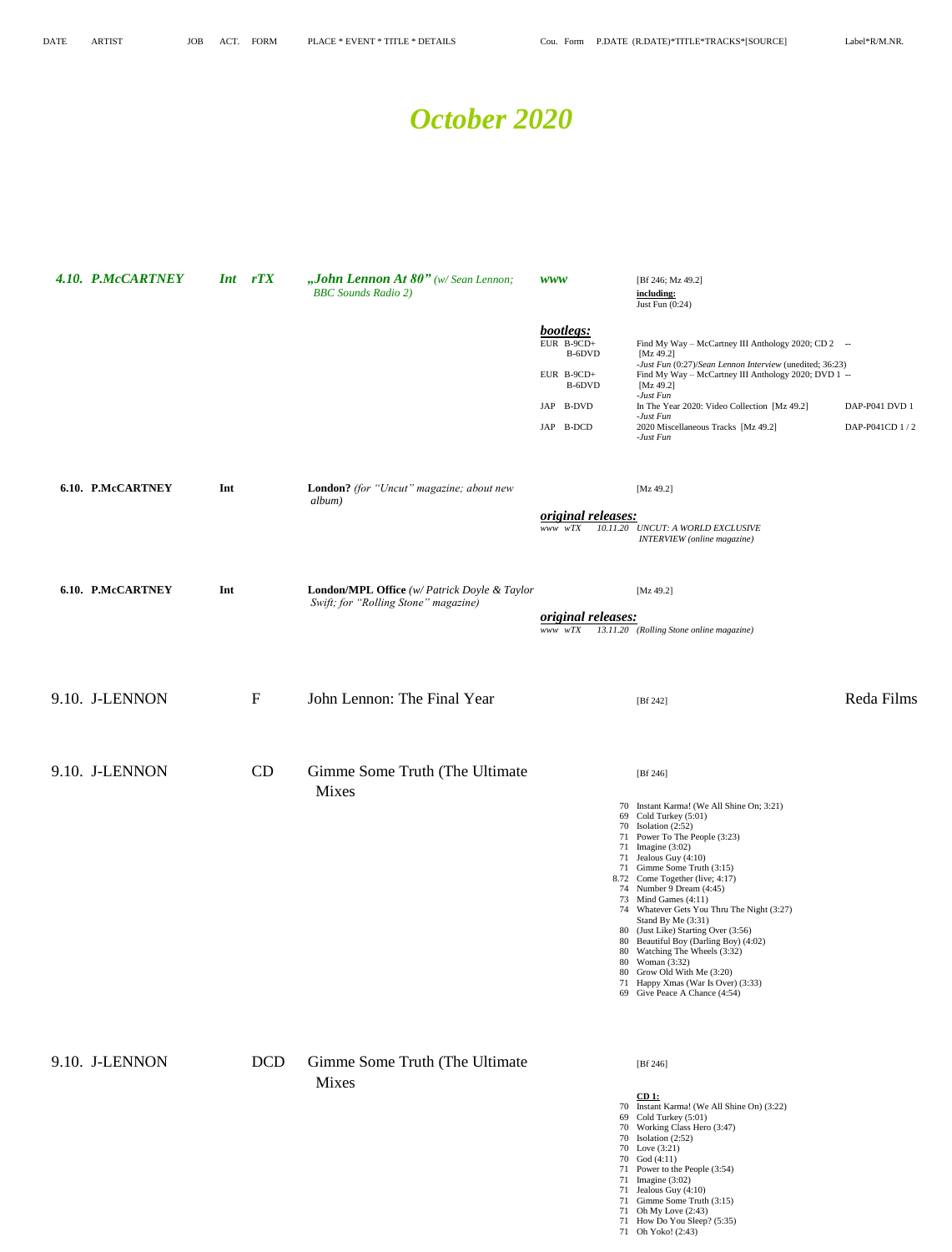|                                    |                     |                                                                                      |                                                                           | 1-3.72 Angela (4:05)<br>8.72 Come Together (live; 4:17)<br>73 Mind Games (4:11)<br>73 Out The Blue (3:21)<br>73 I Know (I Know) (3:50)<br>$CD2$ :<br>74 Whatever Gets You Thru The Night (3:27)<br>74 Bless You (4:38)<br>74 Number 9 Dream (4:46)<br>74 Steel And Glass (4:39)<br>Stand By Me (3:31)<br>Angel Baby (3:41)<br>80 (Just Like) Starting Over (3:50)<br>80 I'm Losing You (3:55)<br>80 Beautiful Boy (Darling Boy) (4:02)<br>80 Watching The Wheels (3:33)<br>80 Woman (3:32)<br>80 Dear Yoko (2:34)<br>80 Every Man Has a Woman Who Loves Him (3:18)<br>80 Nobody Told Me (3:34)<br>80 I'm Stepping Out (4:05)<br>80 Grow Old With Me (3:21)<br>71 Happy Xmas (War Is Over) (3:33)<br>69 Give Peace A Chance (4:54) |                                                                                                 |
|------------------------------------|---------------------|--------------------------------------------------------------------------------------|---------------------------------------------------------------------------|-----------------------------------------------------------------------------------------------------------------------------------------------------------------------------------------------------------------------------------------------------------------------------------------------------------------------------------------------------------------------------------------------------------------------------------------------------------------------------------------------------------------------------------------------------------------------------------------------------------------------------------------------------------------------------------------------------------------------------------|-------------------------------------------------------------------------------------------------|
| 9.10. J-LENNON                     | <b>DLP</b>          | Gimme Some Truth (The Ultimate<br><b>Mixes</b>                                       |                                                                           | [Bf 246]<br>(songs cf. standard CD)                                                                                                                                                                                                                                                                                                                                                                                                                                                                                                                                                                                                                                                                                               |                                                                                                 |
| 9.10. J-LENNON                     | 4LP                 | Gimme Some Truth (The Ultimate<br><b>Mixes</b>                                       | (songs cf. DCD)                                                           | [Bf 246]                                                                                                                                                                                                                                                                                                                                                                                                                                                                                                                                                                                                                                                                                                                          |                                                                                                 |
| 9.10. J-LENNON                     | <b>DCD</b><br>$+BD$ | Gimme Some Truth (The Ultimate<br>Mixes (deluxe edition, w/ 124 page book a.o.)      |                                                                           | [Bf 246]<br>(songs cf. DCD, plus same 36 songs on BD as<br>HD stereo audio (24 bit/96 kHz), HD 5.1<br>surround sound (24 bit/96 kHz), HD Dolby Atmos)                                                                                                                                                                                                                                                                                                                                                                                                                                                                                                                                                                             |                                                                                                 |
| 9.10. TRAVELING<br><b>WILBURYS</b> | LP                  | TRAVELING WILBURYS, vol.1 (rerelease;<br>$\ldots$<br>orange vinyl)                   |                                                                           | [Bf 246]                                                                                                                                                                                                                                                                                                                                                                                                                                                                                                                                                                                                                                                                                                                          |                                                                                                 |
| 9.10. P.McCARTNEY<br><b>Int</b>    | rTX                 | "The Beatles Channel" (w/Alec Baldwin;<br>Sirius XM; about JL's $80^{th}$ birthday)  | <b>USA</b><br>bootlegs:<br>EUR $B-9CD+$<br>B-6DVD<br>EUR B-9CD+<br>B-6DVD | [Bf 246; # Mz 49.2: 12.10.; # Mz 49.2-159: 6.10.]<br>Find My Way - McCartney III Anthology 2020; CD 3 --<br>[Mz 49.2]<br>-Interview (3 parts; 30:39/26:19/17:20)<br>Find My Way - McCartney III Anthology 2020; DVD 1 --<br>[Mz 49.2]<br>-PM & Alec Baldwin on piano                                                                                                                                                                                                                                                                                                                                                                                                                                                              |                                                                                                 |
| 21.10. P.McCARTNEY                 | LP                  | McCartney III (Itd. coloured vinyl<br>yellow w/ black dots vinyl; 33 copies pressed) | USA/<br><b>EUR</b>                                                        | [Mz 49.2-132: 333 copies pressed; # Bf 246.247:18.12.]<br>(songs cf. regular CD, 18.12.20)                                                                                                                                                                                                                                                                                                                                                                                                                                                                                                                                                                                                                                        | <b>Capitol/MPL</b><br><b>Third Man Recs.</b><br>B003308601/<br>00602435136592<br><b>TMR-707</b> |
| 21.10. P.McCARTNEY                 | wTX                 | (announcing "McCARTNEY III" album on<br>paulmccartney.com website)                   | <b>WWW</b>                                                                | [Mz 49.2;; Mz 49.2-132. 1 hour after special TMR release]                                                                                                                                                                                                                                                                                                                                                                                                                                                                                                                                                                                                                                                                         |                                                                                                 |
| 22.10. P.McCARTNEY                 | rTX                 | "BBC Sounds" (w/ Matt Everitt; BBC Radio) UK                                         |                                                                           | [ $Mz$ 49.2]                                                                                                                                                                                                                                                                                                                                                                                                                                                                                                                                                                                                                                                                                                                      |                                                                                                 |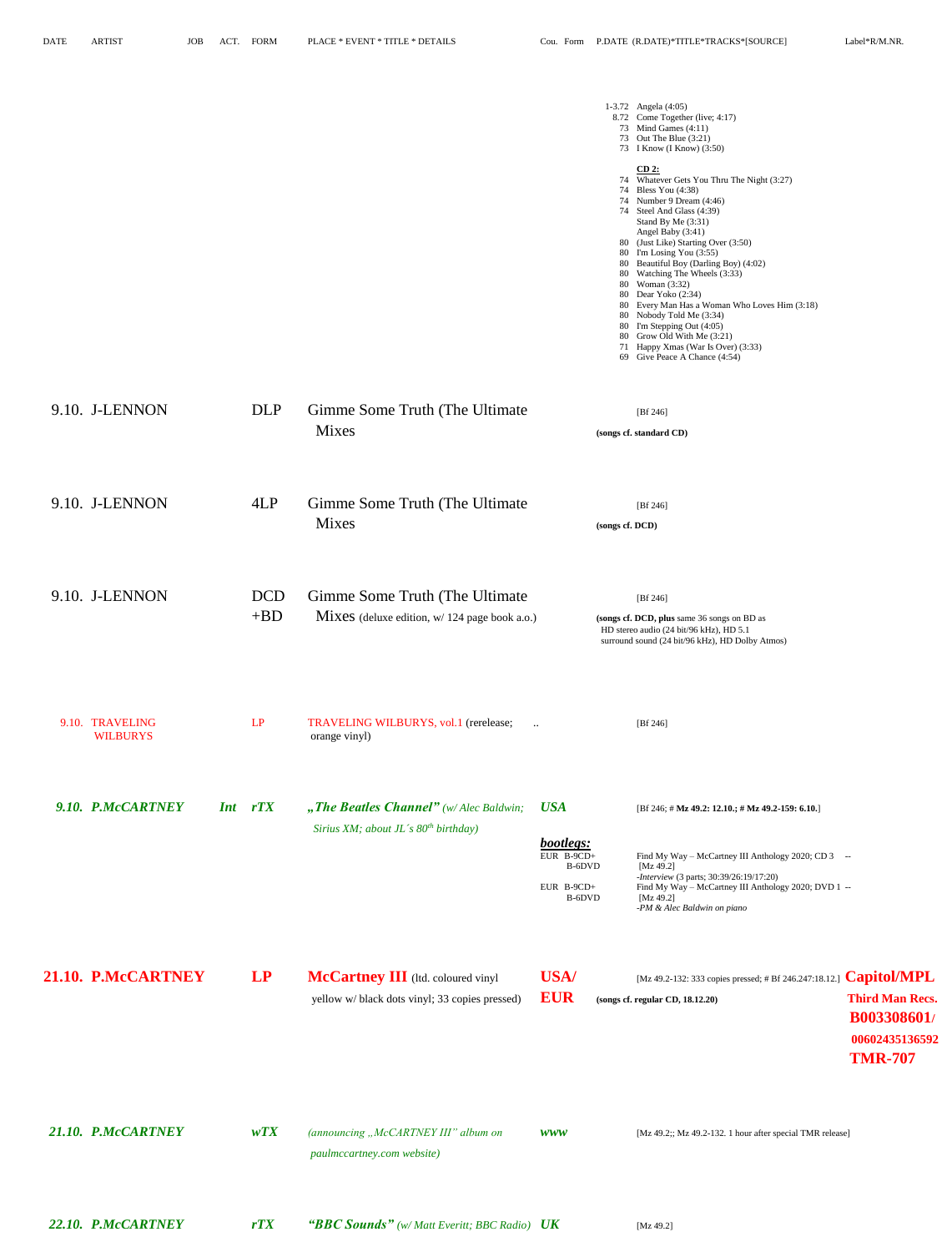| DATE | <b>ARTIST</b>      | <b>JOB</b> | ACT. FORM  | PLACE * EVENT * TITLE * DETAILS                                                  |                                   | Cou. Form P.DATE (R.DATE)*TITLE*TRACKS*[SOURCE]                                                                                                          | Label*R/M.NR. |
|------|--------------------|------------|------------|----------------------------------------------------------------------------------|-----------------------------------|----------------------------------------------------------------------------------------------------------------------------------------------------------|---------------|
|      |                    |            |            | 6; about new album & Let It Be film)<br>$17 \text{ min.}$                        | bootlegs:<br>EUR B-9CD+<br>B-6DVD | Find My Way - McCartney III Anthology 2020; CD 8 --<br>[Mz 49.2]<br>(16:03)                                                                              |               |
|      | 22.10. P.McCARTNEY |            | wTX        | (paulmccartney.com article "Writing;<br>McCartney III"; about album inspiration) | <b>WWW</b>                        | [ $Mz$ 49.2]                                                                                                                                             |               |
|      | Oct. P.McCARTNEY   |            | wTX        | "Teenage Cancer Trust" concert                                                   | <b>WWW</b>                        | [Bf 246]<br>XX. 3.12 Junior's Farm<br>Let Me Roll It<br>Band On The Run<br>Back In The USSR<br>Get Back (w/ Roger Daltrey, Ronnie<br>Wood & Paul Weller) |               |
|      | [Oct. BEATLES      |            | <b>BOX</b> | Let It Be (50 <sup>th</sup> anniversary super deluxe<br>edition)                 |                                   | [Bf 242]                                                                                                                                                 |               |
|      | Oct.? J-LENNON     |            |            | pDCDr Gimme Some Truth (The Ultimate<br>Mixes                                    |                                   | [Bf 246]<br>(songs cf. DCD, 9.10.20)                                                                                                                     |               |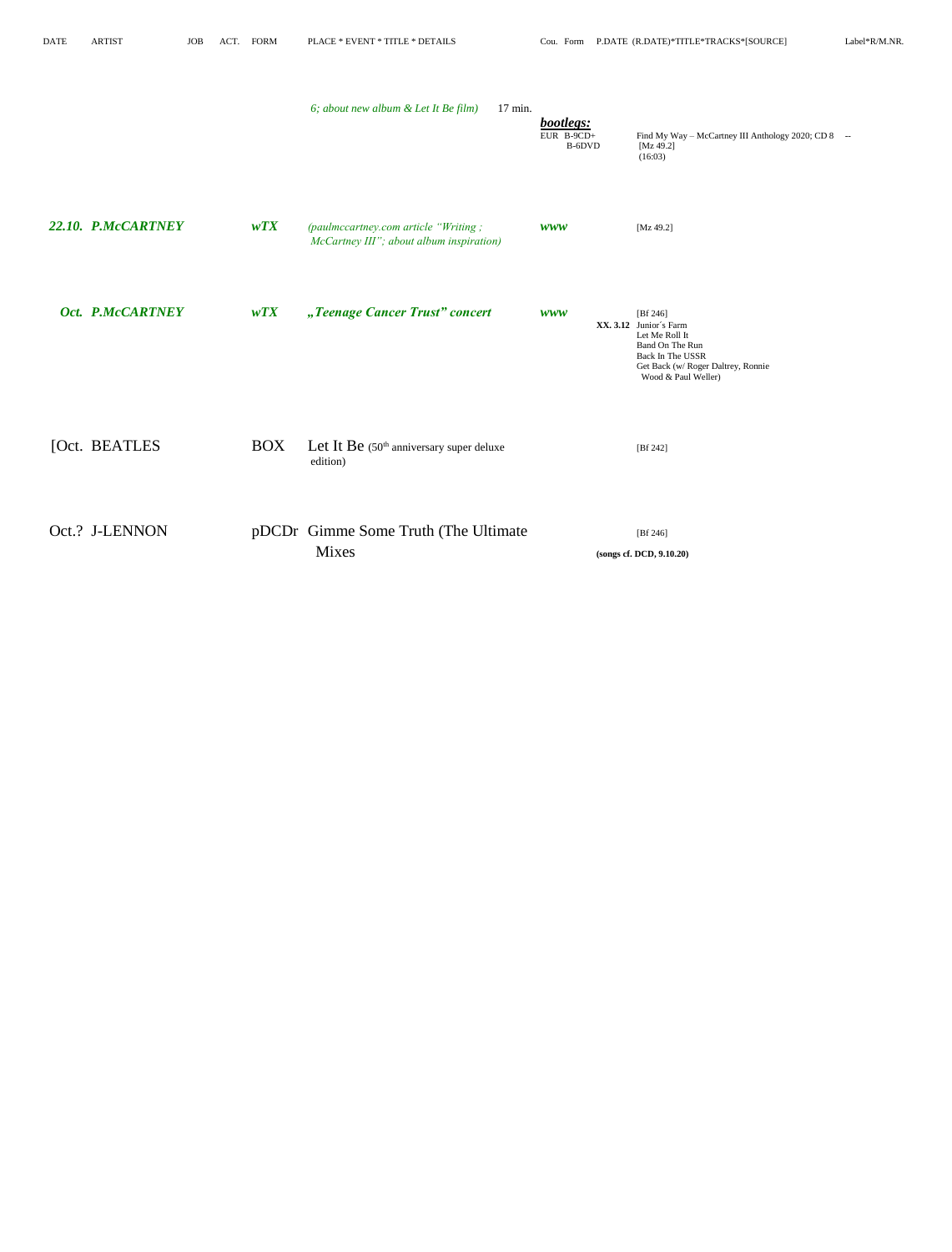#### *November 2020*

| 6.11. P.McCARTNEY         | $\mathbf F$ | RUPERT & FROG SONG (100 <sup>th</sup> anniversary<br>rerelease; fully restored 4k transfer w/new<br>audio mix) | $\ddotsc$                           | [Bf 246; # Mz 49.2: 7.11.]                                                                                                                      |                   |
|---------------------------|-------------|----------------------------------------------------------------------------------------------------------------|-------------------------------------|-------------------------------------------------------------------------------------------------------------------------------------------------|-------------------|
| 6.11. P.McCARTNEY         | S           | RUPERT AND THE FROG SONG/idem<br>(humming version; ltd. ed. shaped vinyl picture<br>disc; remastered)          | $\ddotsc$                           | [Bf $246$ ]                                                                                                                                     | Capitol/Universal |
| 7.11. R.STARR             | tTX         | "Rock And Roll Hall of Fame<br><b>2020 Induction"</b> (HBO; inducting M.Bolan)                                 | <b>USA</b>                          | [Bf 246.247]                                                                                                                                    |                   |
| 10.11. P.McCARTNEY        | WTX         | "Uncut. A World Exclusive Interview"                                                                           | <b>WWW</b>                          | [Mz 49.2]<br>6.10.20 Interview                                                                                                                  |                   |
| 10.11. P.McCARTNEY        | WTX         | (Rolling Stone online magazine;                                                                                | <b>WWW</b>                          | [Mz 49.2]                                                                                                                                       |                   |
|                           |             | about new album; w/ Patrick Doyle)                                                                             |                                     | 6.10.20 Interview                                                                                                                               |                   |
| 13.11. P.McCARTNEY        | iEP         | Home (streaming only)                                                                                          | <b>WWW</b>                          | [Bf 247; Mz 49.2]                                                                                                                               | Capitol/          |
|                           |             |                                                                                                                |                                     | Eat At Home<br>Cook Of The House<br>Mull Of Kintyre<br>Home Tonight<br>Every Night<br>Heart Of The Country                                      | Universal         |
| 18.11. P.McCARTNEY<br>Int |             | <b>Peasmarsh/Hog Hill Miss Studio?</b><br>-Podcast about several topics                                        |                                     | [Mz 49.2-157]                                                                                                                                   |                   |
|                           |             |                                                                                                                | original broadcast:<br>$www$ $wTX$  | 11.12.20 ADAM BUXTON PODCAST EP.144                                                                                                             |                   |
|                           |             |                                                                                                                | bootlegs:<br>EUR $B-9CD+$<br>B-6DVD | Find My Way - McCartney III Anthology 2020; CD 4 --<br>[ $Mz$ 49.2]<br>(79:51)                                                                  |                   |
| 20.11. P.McCARTNEY        | iEP         | Holidays (streaming only)                                                                                      | <b>WWW</b>                          | [Bf 247; Mz 49.2]                                                                                                                               | Capitol/          |
|                           |             |                                                                                                                |                                     | Wonderful Christmastime<br>Coming Up<br>Pipes Of Peace<br>The Christmas Song (Chestnuts Roasting On<br>An Open Fire)<br>Hosanna<br>Lady Madonna | Universal         |
| 27.11. G.HARRISON         | S.          | MY SWEET LORD/ISN T IT A PITY                                                                                  | UK/                                 | [Bf 246]                                                                                                                                        |                   |
|                           |             |                                                                                                                |                                     |                                                                                                                                                 |                   |

(Record Store Day rerelease; clear vinyl) ..USA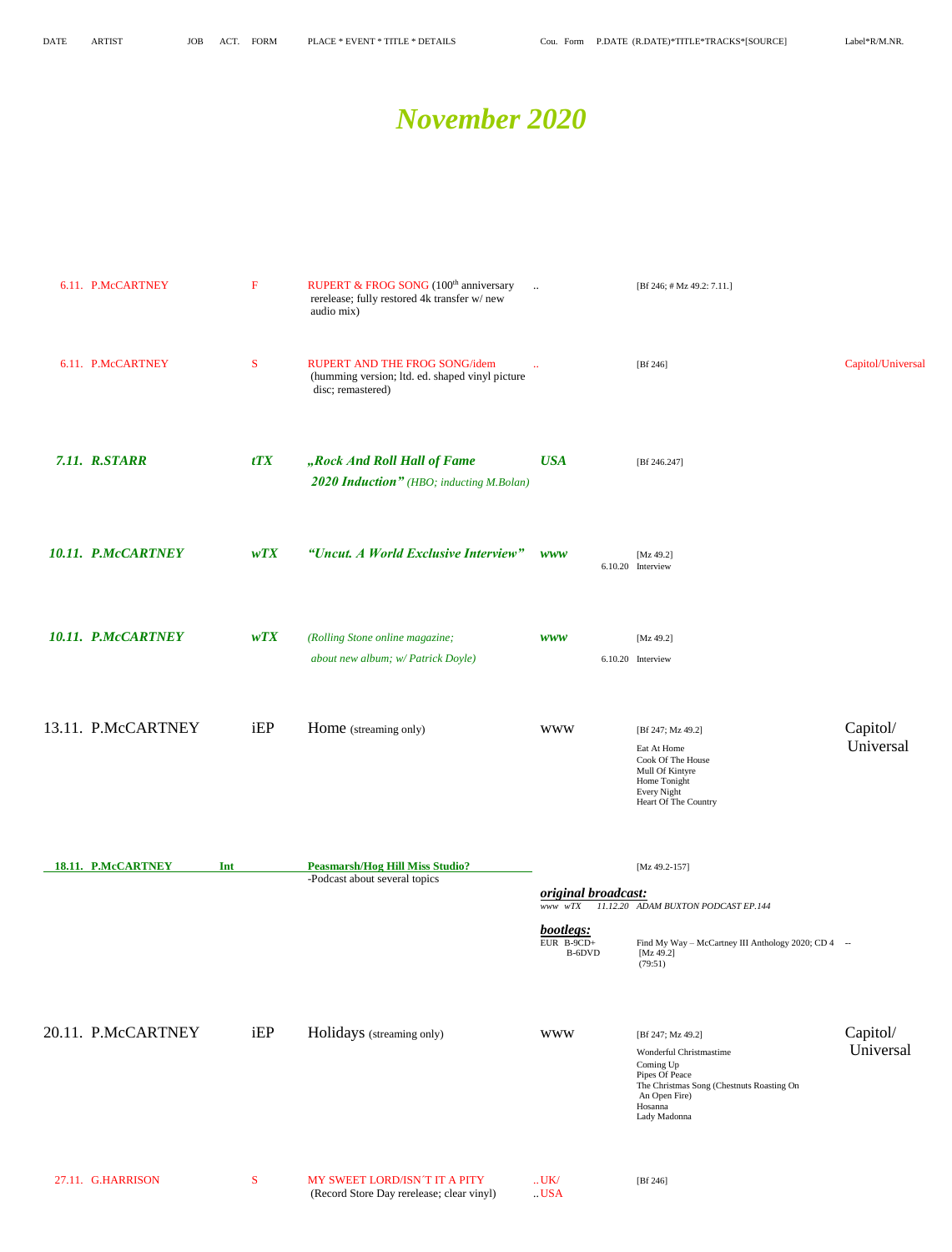DATE ARTIST JOB ACT. FORM PLACE \* EVENT \* TITLE \* DETAILS Cou. Form P.DATE (R.DATE)\*TITLE\*TRACKS\*[SOURCE] Label\*R/M.NR.

| 27.11. G.HARRISON  | iCDS              | <b>All Things Must Pass</b><br>(2020 anniversary remix) | <b>WWW</b><br>$\ddotsc$                         | [Bf 247]                                                                                                                                     | Spotify/<br>Youtube   |
|--------------------|-------------------|---------------------------------------------------------|-------------------------------------------------|----------------------------------------------------------------------------------------------------------------------------------------------|-----------------------|
| 27.11. P.McCARTNEY | iEP               | Family (streaming only)                                 | <b>WWW</b>                                      | [Bf 247; Mz 49.2]<br>Mama's Little Girl<br>Deliver Your Children<br>Put It There<br>Heaven On A Sunday<br>Bip Bop<br>Little Woman Love       | Capitol/<br>Universal |
| 27.11. P.McCARTNEY | wTX<br><b>Int</b> | "Smartless Podcast"                                     | <b>WWW</b><br>bootlegs:<br>EUR B-9CD+<br>B-6DVD | $[Mz 49.2; # Mz 49.2-157; 23.11.]$<br>Find My Way - McCartney III Anthology 2020; CD 5 --<br>[ $Mz 49.2$ ]<br>$-3$ parts (23:18/28:07/18:56) |                       |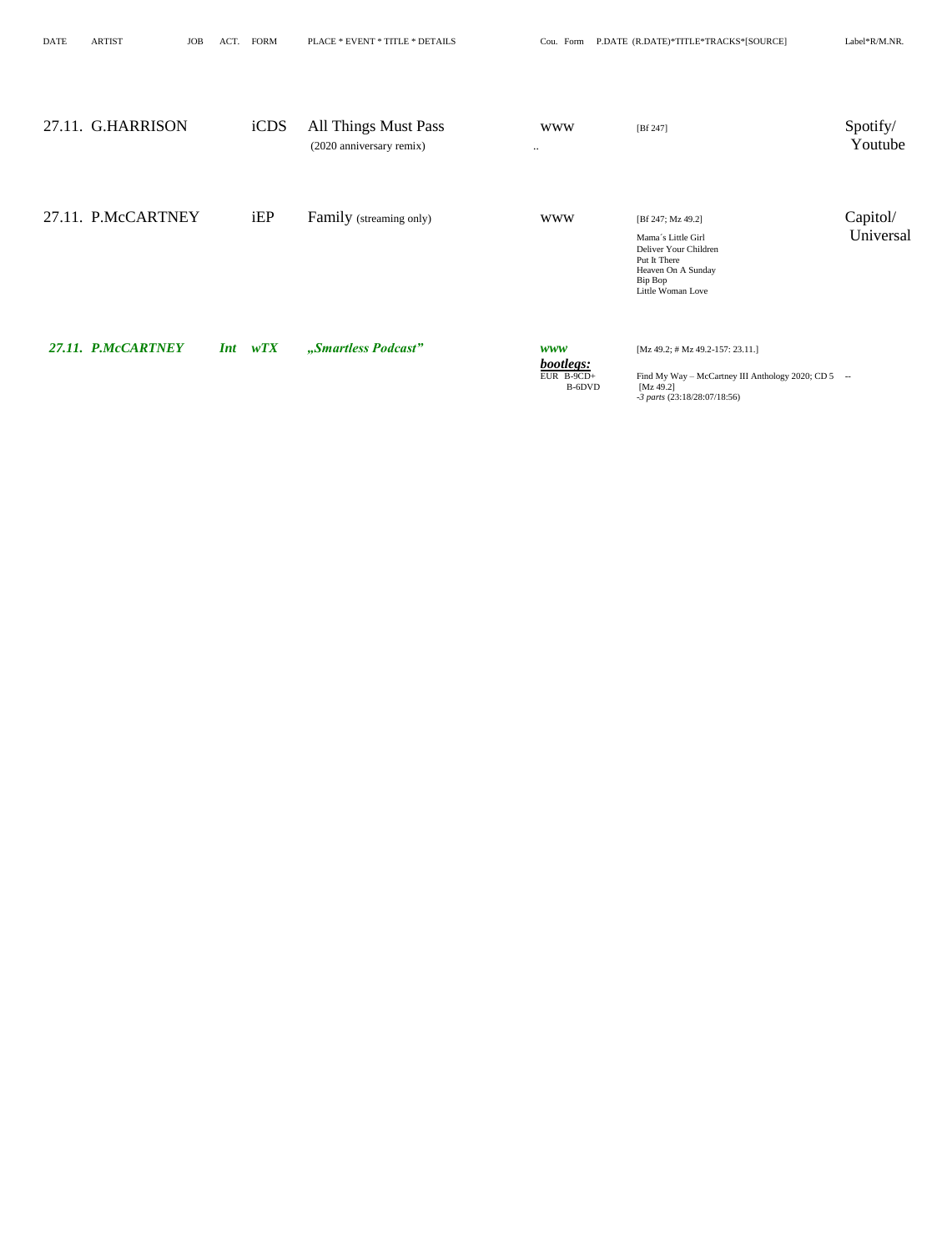### *December 2020*

| 1.12. P.McCARTNEY  | WTX      | (YouTube interview about McCartney I &<br>McCartney II)                      | <b>WWW</b>                                                                               | [ $Mz$ 49.2]                                                                                                                                                                                                                                                                                                       |                                    |
|--------------------|----------|------------------------------------------------------------------------------|------------------------------------------------------------------------------------------|--------------------------------------------------------------------------------------------------------------------------------------------------------------------------------------------------------------------------------------------------------------------------------------------------------------------|------------------------------------|
|                    |          |                                                                              | bootlegs:<br>EUR $B-9CD+$<br>B-6DVD                                                      | Find My Way - McCartney III Anthology 2020; CD 3 --<br>[Mz 49.2]<br>(2:26)                                                                                                                                                                                                                                         |                                    |
| 4.12. P.McCARTNEY  | iEP      | Family (streaming only)                                                      | <b>WWW</b>                                                                               | [Bf 247; Mz 49.2]<br>Silly Love Songs<br>Waterfalls<br>Love Is Strange<br>My Love<br>My Valentine<br>Maybe I'm Amazed                                                                                                                                                                                              | Capitol/<br>Universal              |
| 4.12. Bob Dylan    | 3CD      | 50 <sup>th</sup> Anniversary Collection: 1970                                | <b>EUR</b>                                                                               | [Bf 248]<br>1.5.70 Time Passes Slowly (rehearsal)<br>Mama, You Been On My Mind (take 1)<br>I Met Him On A Sunday/<br>Da Doo Ron Ron (take 1)<br>One Too Many Mornings (take 1)<br>All I Have To Do Is Dream (take 1)<br>Gates Of Eden (take 1)<br>Matchbox (take 1)<br>Your True Love (Take 1)<br>It Ain't Me Babe | Sony                               |
| 4.12. Bob Dylan    | 3CD      | 50 <sup>th</sup> Anniversary Collection: 1970                                | <b>USA</b><br>(songs see above)                                                          | [Bf 249]                                                                                                                                                                                                                                                                                                           | Columbia 1943<br>9856412           |
| 11.12. P.McCARTNEY | wTX      | (Adam Buxton podcast EP.144)                                                 | <b>WWW</b>                                                                               | [Mz 49.2-157]<br>18.11.20 Interview                                                                                                                                                                                                                                                                                |                                    |
| 15.12. P.McCARTNEY | live tTX | "Howard Stern Show" (Sirius XM;<br>phone-in interview; about McCartney III") | <b>USA</b>                                                                               | [ $Mz$ 49.2]<br>including:<br>John's Boots (demo)                                                                                                                                                                                                                                                                  |                                    |
|                    |          |                                                                              | bootlegs:<br>EUR $B-9CD+$<br>B-6DVD<br>EUR B-9CD+<br>B-6DVD<br>JAP B-DVD<br>USA B-2DVD-R | Find My Way - McCartney III Anthology 2020; CD 6 --<br>[Mz 49.2]<br>(79:29)<br>Find My Way - McCartney III Anthology 2020; DVD 2 --<br>[ $Mz$ 49.2]<br>In The Year 2020: Video Collection [Mz 49.2]<br>-John's Boots/Interview clip<br>McCartney III 2020, vol.2 [www]<br>$-?$                                     | DAP-P041 DVD 1<br>FAB! Productions |
| 17.12. R.STARR     | iCDS     | Here's To The Nights                                                         | <b>WWW</b><br>(4.20, w/PM)                                                               | [# Mz 49.2-25: 16.12.]                                                                                                                                                                                                                                                                                             |                                    |
| 17.12. R.Starr     | tTX      | "Today Show"                                                                 | <b>USA</b>                                                                               | [Bf 248]                                                                                                                                                                                                                                                                                                           |                                    |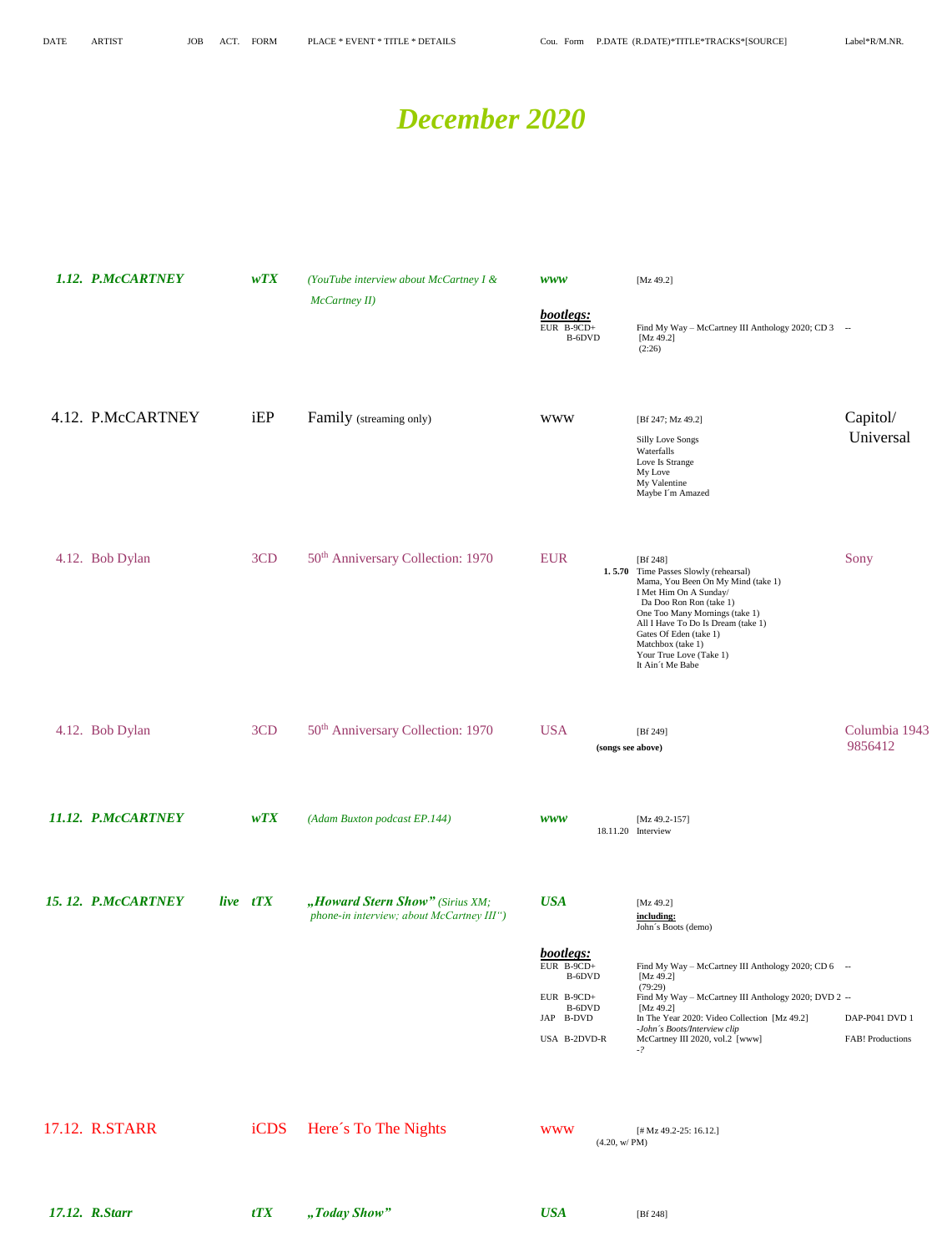| 17.12. P.McCartney | tTX           | "The Tonight Show w/ Jimmy Fallon"<br>(NBC TV; about life in lockdown a.o.)      | <b>USA</b><br>bootlegs:<br>EUR B-9CD+<br>B-6DVD<br>JAP B-DVD<br>USA B-2DVD-R                         | [Bf 248; Mz 49.2]<br>Find My Way - McCartney III Anthology 2020; DVD 2 --<br>[ $Mz$ 49.2]<br>In The Year 2020: Video Collection [Mz 49.2]<br>(2 parts)<br>McCartney III 2020, vol.2 [www]<br>$-?$                                                                                                                                              | DAP-P041 DVD 1<br>FAB! Productions                      |
|--------------------|---------------|----------------------------------------------------------------------------------|------------------------------------------------------------------------------------------------------|------------------------------------------------------------------------------------------------------------------------------------------------------------------------------------------------------------------------------------------------------------------------------------------------------------------------------------------------|---------------------------------------------------------|
| 17.12. P.McCartney | live wTX      | " You Tube Originals" (w/ Chris Rock;<br>from Peasmarsh/Hog Hill Mill Studio)    | <b>WWW</b><br>bootlegs:<br>EUR B-9CD+<br>B-6DVD<br>EUR B-9CD+<br>B-6DVD<br>JAP B-DVD<br>USA B-2DVD-R | $[Mz 49.2; # Mz 49.2-158: 18.12.]$<br>Find My Way - McCartney III Anthology 2020; CD 9 --<br>[Mz $49.2$ ]<br>(13:13)<br>Find My Way - McCartney III Anthology 2020; DVD 2 --<br>[ $Mz$ 49.2]<br>In The Year 2020: Video Collection [Mz 49.2]<br>Interview/Women And Wives (on piano)<br>McCartney III 2020, vol.2 [www]<br>$-2$                | DAP-P041 DVD 1<br>FAB! Productions                      |
| 18.12. R.STARR     | Vid           | Here's To The Nights                                                             | <b>WWW</b>                                                                                           | $[Mz 49.2-25]$                                                                                                                                                                                                                                                                                                                                 |                                                         |
| 18.12. P.McCARTNEY | Vid           | Find My Way $(3:51)$                                                             | <b>WWW</b><br>fall 20?                                                                               | [ $Mz$ 49.2-81]                                                                                                                                                                                                                                                                                                                                |                                                         |
| 18.12. P.McCARTNEY | CD            | McCartney III (standard edition)                                                 | <b>EUR</b>                                                                                           | [Bf 246.247; Mz 49.2]<br>4-6.20 Long Tailed Winter Bird (5:17)<br>Find My Way (3:54)<br>Pretty Boys (3:00)<br>Women And Wives (2:52)<br>Lavatory Lil (2:22)<br>Deep Deep Feeling (8:26)<br>Slidin' (3:23)<br>The Kiss Of Venus (3:06)<br>Seize The Day (3:21)<br>Deep Down (5:52)<br>Winter Bird $(0:25)$ /<br>When Winter Comes (2:47) [McCP] | <b>Capitol/MPL</b><br>00602435136561                    |
| 18.12. P.McCARTNEY | CD            | McCartney III (standard edition)                                                 | <b>USA</b><br>(songs see above)                                                                      | [Bf 246.247; Mz 49.2]                                                                                                                                                                                                                                                                                                                          | <b>Capitol/MPL</b><br>B00332780201<br>(or B003285202)   |
| 18.12. P.McCARTNEY | CD            | McCartney III (Itd. "Target" edition<br>w/ green dice cover; distributed by JPC) | <b>EUR</b><br>(songs see above)                                                                      | [Bf 246; Mz 49.2]                                                                                                                                                                                                                                                                                                                              | <b>Capitol/MPL</b><br>00602435136578/<br>00602435136561 |
| 18.12. P.McCARTNEY | $\mathbf{CD}$ | McCartney III (ltd. "Target" edition<br>w/ green dice cover)                     | <b>USA</b><br>(songs see above)                                                                      | [Mz 49.2]                                                                                                                                                                                                                                                                                                                                      | <b>Capitol/MPL</b><br><b>B003285202</b>                 |
| 18.12. P.McCARTNEY | CD            | McCartney III (deluxe edition;                                                   | <b>USA/</b>                                                                                          | [Bf 246; Mz 49.2]                                                                                                                                                                                                                                                                                                                              | <b>Capitol/MPL</b>                                      |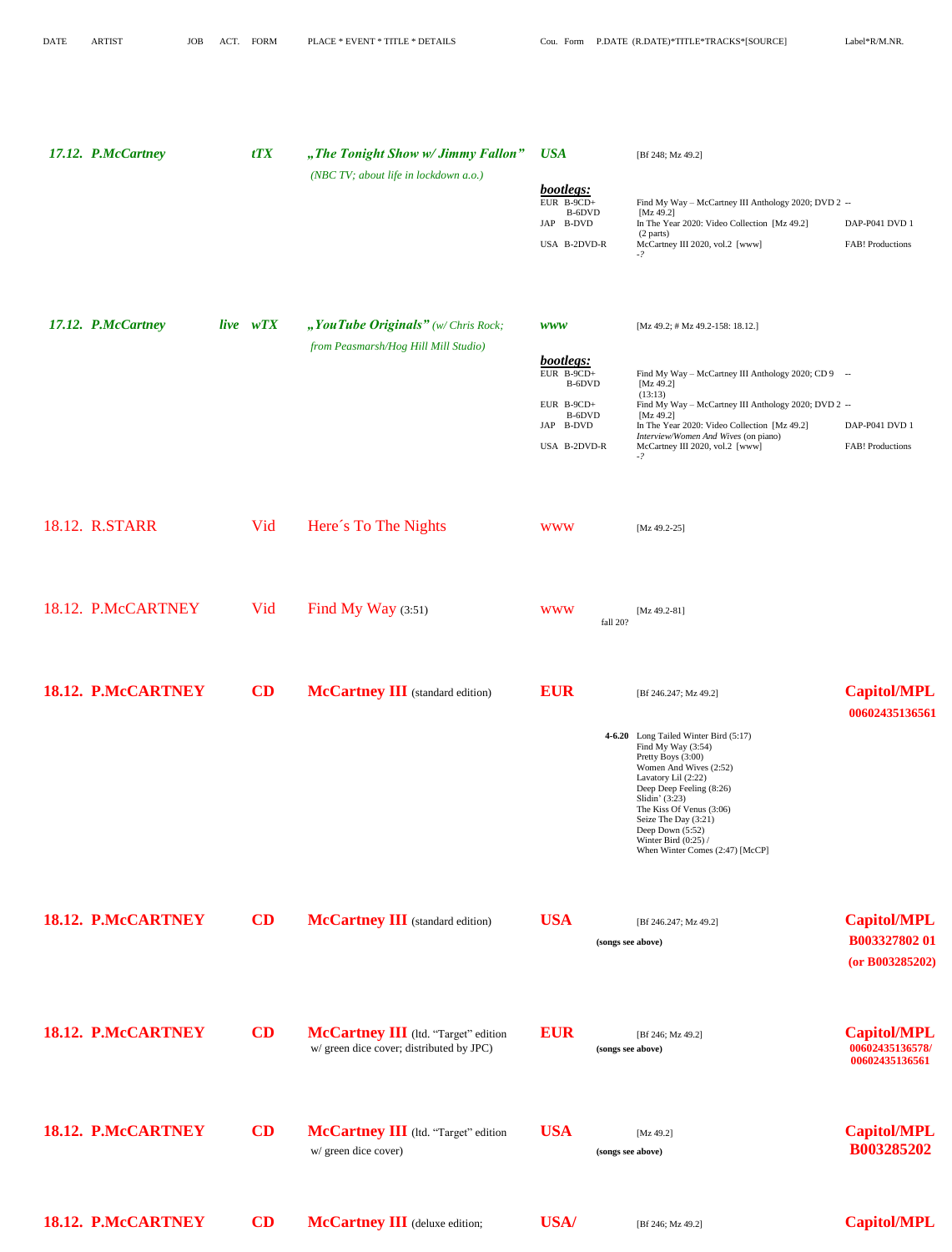| <b>DATE</b> | <b>ARTIST</b>             | <b>JOB</b> | ACT. | FORM | PLACE * EVENT * TITLE * DETAILS                                                                                          |                           | Cou. Form P.DATE (R.DATE)*TITLE*TRACKS*[SOURCE]                                                                                                                                                              | Label*R/M.NR.                                                                            |
|-------------|---------------------------|------------|------|------|--------------------------------------------------------------------------------------------------------------------------|---------------------------|--------------------------------------------------------------------------------------------------------------------------------------------------------------------------------------------------------------|------------------------------------------------------------------------------------------|
|             |                           |            |      |      | w/ white dice cover; w/ or w/o dice set, also as<br>Secret Demo Edition)                                                 | <b>EUR</b>                | (songs cf. above, plus bonus track:<br>summer 20 The Kiss Of Venus (phone demo)<br>wallet 1 track CD: 00602435481661                                                                                         | B003327802/<br>00602435513195                                                            |
|             | 18.12. P.McCARTNEY        |            |      | CD   | <b>McCartney III</b> (deluxe edition;<br>w/ yellow dice cover; w/ or w/o dice set,<br>also as Secret Demo Edition)       | <b>USA/</b><br><b>EUR</b> | [Bf 246.247; Mz 49.2]<br>(songs cf. above, plus bonus track:<br>summer 20 Women And Wives (studio outtake)<br>wallet 1 track CD:                                                                             | <b>Capitol/MPL</b><br>B003328002/<br>00602435513249<br>00602435481784                    |
|             | 18.12. P.McCARTNEY        |            |      | CD   | <b>McCartney III</b> (deluxe edition;<br>w/ red dice cover; w/ or w/o dice set;<br>also as Secret Demo Edition)          | <b>USA/</b><br><b>EUR</b> | [Bf 246.247; Mz 49.2]<br>(songs cf. above, plus bonus track:<br>summer 20 Lavatory Lil (studio outtake)                                                                                                      | <b>Capitol/MPL</b><br>B003327902/<br>00602435513225<br>wallet 1 track CD: 00602435481739 |
|             | 18.12. P.McCARTNEY        |            |      | CD   | <b>McCartney III</b> (deluxe edition;<br>w/ blue dice cover; w/ or w/o dice set,<br>also as Secret Demo Edition)         | <b>USA/</b><br><b>EUR</b> | [Bf 246; Mz 49.2]<br>(songs cf. above, plus bonus track:<br>28.5.16 Slidin' (Dusseldorf Jam)                                                                                                                 | <b>Capitol/MPL</b><br>B003328102/<br>00602435513201<br>wallet 1 track CD: 00602435481869 |
|             | <b>18.12. P.McCARTNEY</b> |            |      | CD   | <b>McCartney III</b>                                                                                                     | <b>JAP</b>                | [Bf 247; Mz 49.2]<br>? The Kiss Of Venus (phone demo; 2:10)<br>4-6.20 Women And Wives (studio outtake; 3:15)<br>Lavatory Lil (studio outtake; 2:06)<br>$4 - 6.20?$<br>28.5.16 Slidin' (Dusseldorf Jam; 4:58) | <b>Capitol/MPL</b><br><b>UICY-15964</b>                                                  |
|             | 18.12. P.McCARTNEY        |            |      | iCD  | <b>McCartney III</b> (digital streaming $\&$<br>download version)                                                        | <b>WWW</b>                | [ $Mz$ 49.2]<br>(songs cf. regular CD)                                                                                                                                                                       | <b>Capitol/MPL</b><br>Spotify, iTunes etc.                                               |
|             | 18.12. P.McCARTNEY        |            |      | LP   | <b>McCartney III</b><br>(regular; black 180g vinyl)                                                                      | USA/<br><b>EUR</b>        | [Bf 246.247; Mz 49.2]<br>(songs cf. regular CD; on all LPs changed song order:<br>"Slidin" as track 6, prior to "Deep Deep Feeling"                                                                          | <b>Capitol/MPL</b><br>B003285401/<br>00602435136592                                      |
|             | 18.12. P.McCARTNEY        |            |      | LP   | McCartney III (Itd. HMV/Barnes & Noble USA/<br>edition, blue vinyl; UK 2000, EU 3000 copies) $EUR$                       |                           | [Bf 246.247; Mz 49.2]<br>(songs cf. regular CD)                                                                                                                                                              | <b>Capitol/MPL</b><br>B003308101/<br>00602435321820                                      |
|             | <b>18.12. P.McCARTNEY</b> |            |      | LP   | <b>McCartney III</b> (Itd. edition, white vinyl;<br>indie retail exclusive pressing; 4000 copies<br>in USA, 3000 in EUR) | USA/<br><b>EUR</b>        | [Bf 246.247; Mz 49.2: 4000+7000 copies pressed]<br>(songs cf. regular CD)                                                                                                                                    | <b>Capitol/MPL</b><br>B003308001/<br>00602435321783                                      |
|             | 18.12. P.McCARTNEY        |            |      | LP   | McCartney III (Itd. edition, violet vinyl<br>3000 copies sold by Universal website)                                      | <b>USA/</b><br><b>EUR</b> | [Bf 246.247; Mz 49.2]<br>(songs cf. regular CD)                                                                                                                                                              | <b>Capitol/MPL</b><br>B003321401/<br>00602435384702                                      |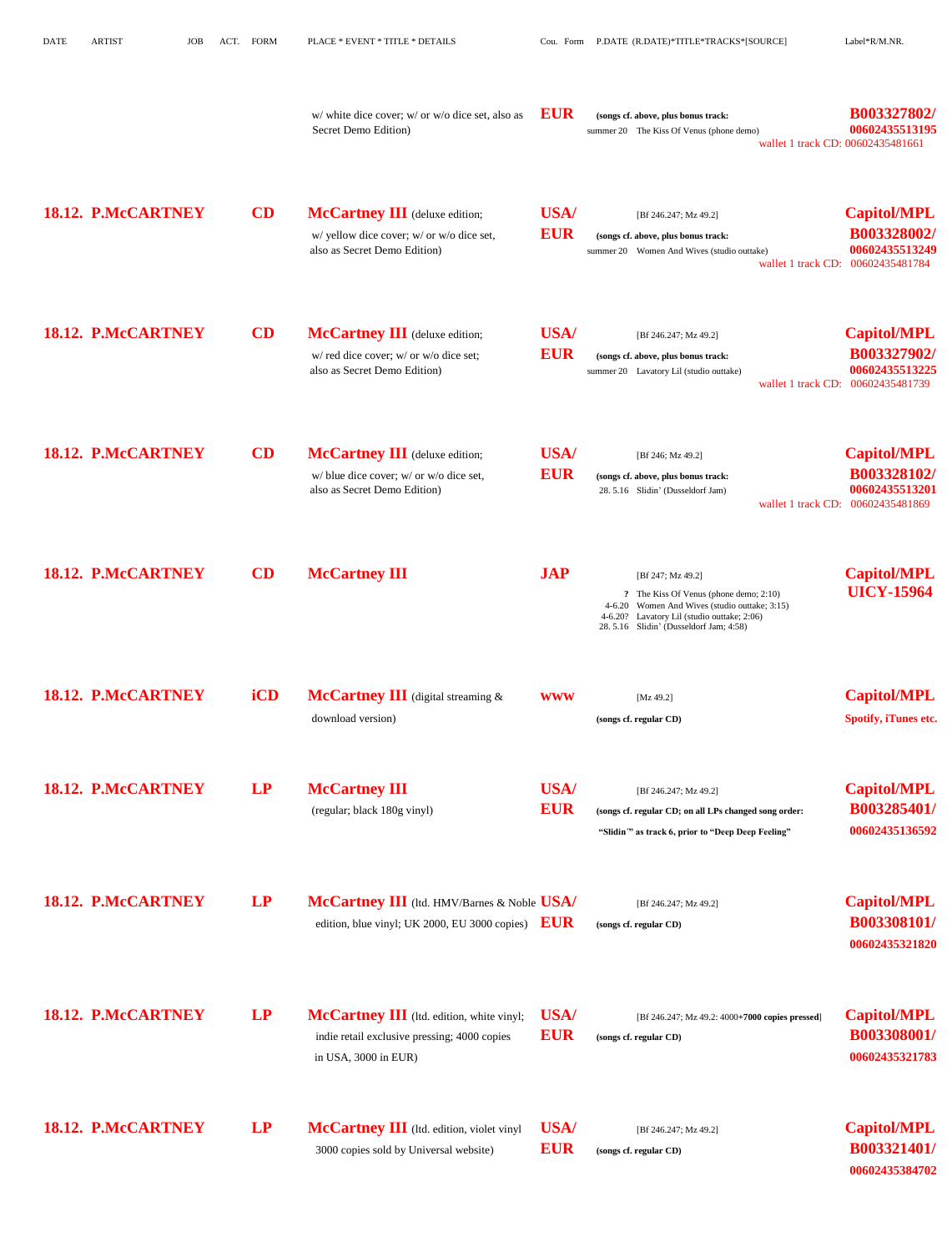| <b>DATE</b> | <b>ARTIST</b>      | <b>JOB</b> | ACT. FORM | PLACE * EVENT * TITLE * DETAILS                                                                                                     |                          | Cou. Form P.DATE (R.DATE)*TITLE*TRACKS*[SOURCE]                           | Label*R/M.NR.                                                                 |
|-------------|--------------------|------------|-----------|-------------------------------------------------------------------------------------------------------------------------------------|--------------------------|---------------------------------------------------------------------------|-------------------------------------------------------------------------------|
|             | 18.12. P.McCARTNEY |            | LP        | McCartney III (Itd. Target edition,<br>green vinyl w/ coloured dice, 3000 copies)                                                   | <b>USA</b>               | [Bf 246.247; Mz 49.2]<br>(songs cf. regular CD)                           | <b>Capitol/MPL</b><br>B003307901/<br>602435321776                             |
|             | 18.12. P.McCARTNEY |            | LP        | McCartney III (Itd. uDiscovermusic<br>edition, orange vinyl, 3000 copies)                                                           | <b>USA/</b><br><b>UK</b> | [Bf 246.247; # Mz 49.2-144: USA only]<br>(songs cf. regular CD)           | <b>Capitol/MPL</b><br>B003321301/<br>602435384689                             |
|             | 18.12. P.McCARTNEY |            | LP        | McCartney III (Itd. Newbury Comics<br>edition, opaque pink vinyl; 1500 copies)                                                      | <b>USA</b>               | [Bf 246.247; Mz 49.2]<br>(songs cf. regular CD)                           | <b>Capitol/MPL</b><br>B003316101/<br>60243538471                              |
|             | 18.12. P.McCARTNEY |            | LP        | McCartney III (Itd. edition, coke-bottle<br>clear vinyl, Spotify edition; 1500 copies made)                                         | <b>USA</b>               | [Bf 246.247; Mz 49.2]<br>(songs cf. regular CD)                           | <b>Capitol/MPL</b><br>B003285501<br>602435136608                              |
|             | 18.12. P.McCARTNEY |            | LP        | McCartney III (Itd. coloured yellow<br>vinyl; 3000 copies pressed by Beatles.com)                                                   | <b>USA</b>               | [Bf 246.247; Mz 49.2]<br>(songs cf. regular CD)                           | <b>Capitol/MPL</b><br><b>B</b> 003321201<br>602435439655                      |
|             | 18.12. P.McCARTNEY |            | LP        | McCartney III (Itd. coloured yellow<br>& black splatter vinyl; 3000 copies sold by<br>Third Man Records US indie, 3333 copies made) | <b>USA</b>               | [Mz 49.2]<br>(songs cf. regular CD)                                       | <b>Capitol/MPL</b><br><b>Third Man Recs.</b><br>B03391101/<br>602438227396    |
|             | 18.12. P.McCARTNEY |            | LP        | McCartney III (ltd. coloured vinyl<br>red vinyl; 333 copies pressed; "Third Man"<br>edition, w/ and w/o TMR logo, hand-numbered)    | <b>EUR</b>               | [Bf 246.247;; Mz 49.2-133: 6200 copies pressed]<br>(songs cf. regular CD) | <b>Capitol/MPL</b><br><b>Third Man Recs.</b><br>00602435321875/               |
|             | 18.12. P.McCARTNEY |            | LP        | McCartney III (ltd. coloured vinyl<br>red vinyl; 333 copies pressed; "Third Man"<br>edition, w/ and w/o TMR logo, hand-numbered)    | <b>USA</b>               | [Mz 49.2-133: 3000 copies pressed]<br>(songs cf. regular CD)              | <b>Capitol/MPL</b><br><b>Third Man Recs.</b><br>B003308601/<br><b>TMR-707</b> |
|             | 18.12. P.McCARTNEY |            |           | <b>Cass McCartney III</b> (black or smokey tint ed.) USA/                                                                           | <b>EUR</b>               | [Bf 246.247; Mz 49.2]<br>(songs cf. regular CD)                           | <b>Capitol/MPL</b><br><b>B003308704/</b><br>00602435321738                    |
|             |                    |            |           |                                                                                                                                     |                          |                                                                           |                                                                               |

*18.12. P.McCartney rTX "Today" (Podcast; BBC Radio 4) UK* [Mz 49.2-157]

**bootlegs:**<br>EUR B-9CD+<br>B-6DVD

EUR B-9CD+ Find My Way – McCartney III Anthology 2020; CD 7 --B-6DVD [Mz 49.2] (18:09)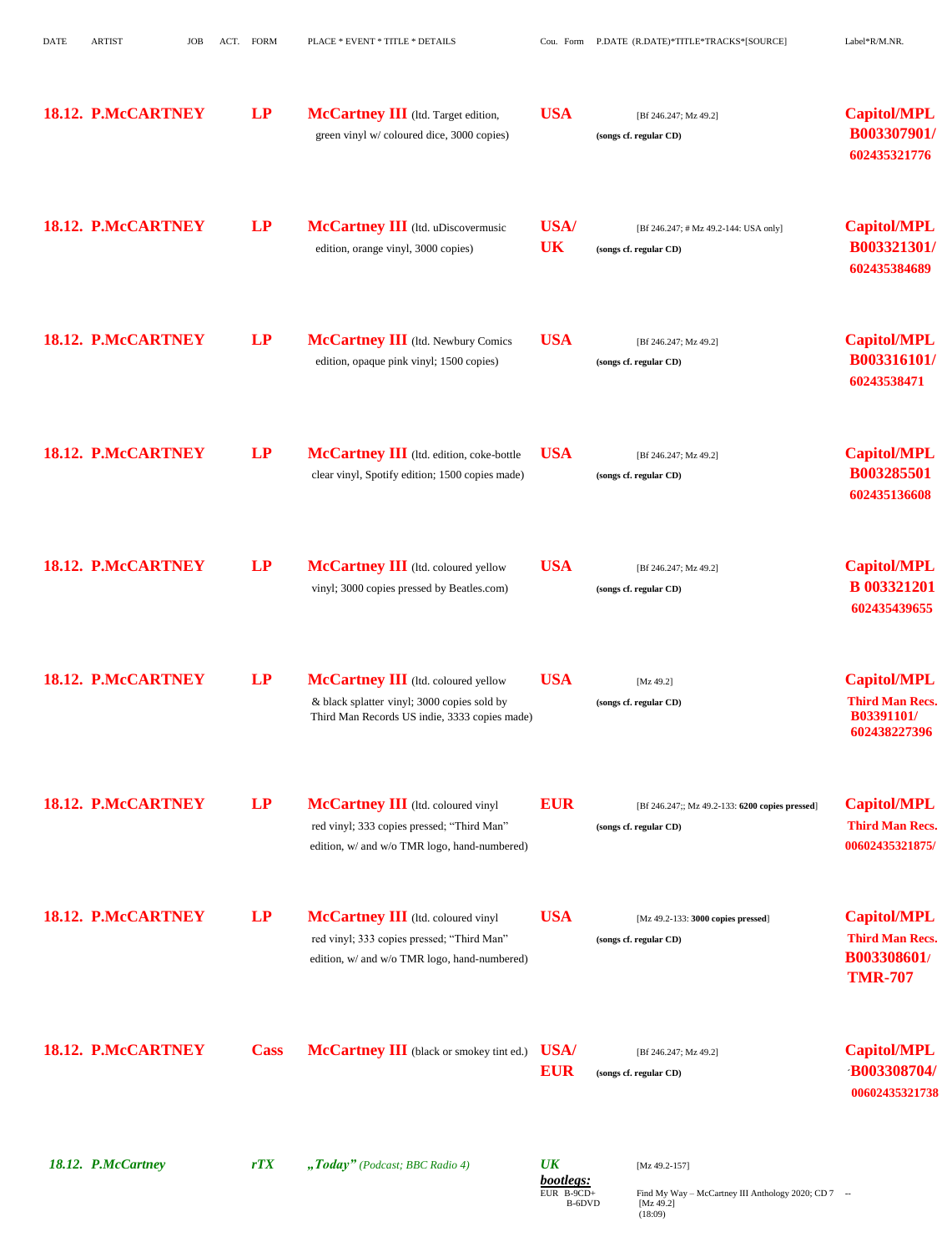My Valentine

Lady Madonna

Nineteen Hundred And Eighty-Five

In Spite Of All The Danger

| 19.12. P.McCartney | rTX          | "When Idris Elba Met P.M." (BBC Radio UK<br>1; cf. BBC iPlayer; BBC Radio 2; BBC<br>Sounds) | 60 min. |                                        | [Bf 248; Mz 49.2; cf. 23.12.!]                                                                                                         |
|--------------------|--------------|---------------------------------------------------------------------------------------------|---------|----------------------------------------|----------------------------------------------------------------------------------------------------------------------------------------|
|                    |              |                                                                                             |         | bootlegs:<br>$EUR$ B-9CD+              | Find My Way - McCartney III Anthology 2020; CD 7 --                                                                                    |
|                    |              |                                                                                             |         | B-6DVD<br>EUR B-9CD+                   | [Mz 49.2]<br>-Radio Program (57:04)<br>Find My Way - McCartney III Anthology 2020; DVD 3 --                                            |
|                    |              |                                                                                             |         | B-6DVD<br>USA B-2DVD-R                 | [Mz 49.2]<br>McCartney III 2020, vol.2 [www]<br><b>FAB!</b> Productions                                                                |
|                    |              |                                                                                             |         |                                        |                                                                                                                                        |
|                    |              |                                                                                             |         |                                        |                                                                                                                                        |
| 20.12. P.McCartney | tTX          | "CBS Sunday Morning" (w/Seth Doane;<br>CBS TV)                                              |         | <b>USA</b>                             | [Bf 248; Mz 49.2]                                                                                                                      |
|                    |              |                                                                                             |         | bootlegs:<br>EUR $B-9CD+$              | Find My Way - McCartney III Anthology 2020; DVD 3 --                                                                                   |
|                    |              |                                                                                             |         | B-6DVD<br>USA B-2DVD-R                 | [Mz 49.2]<br>McCartney III 2020, vol.2 [www]<br><b>FAB!</b> Productions                                                                |
|                    |              |                                                                                             |         |                                        |                                                                                                                                        |
|                    |              |                                                                                             |         |                                        |                                                                                                                                        |
| 21.12. Beatles     | $\mathbf{F}$ | Get Back (sneek peek preview)                                                               | 5 min.  | original broadcasts:                   | [Bf 248]                                                                                                                               |
|                    |              |                                                                                             |         | www wTX                                | 12.20 (TheBeatles.com; Disney+)                                                                                                        |
|                    |              |                                                                                             |         |                                        |                                                                                                                                        |
| 21.12. P.McCartney | rTX          | "Zoe Ball Breakfast Show" (BBC Radio 2) UK                                                  |         |                                        | [Mz 49.2]                                                                                                                              |
|                    |              |                                                                                             |         |                                        |                                                                                                                                        |
|                    |              |                                                                                             |         |                                        |                                                                                                                                        |
| 21.12. P.McCartney | $Int$ $wTX$  | "The McCartney III Interview"                                                               |         | <b>WWW</b>                             | [Mz 49.2-158]                                                                                                                          |
|                    |              | w/Zane Lowe; Apple Music)                                                                   |         | bootlegs:<br>EUR B-9CD+                |                                                                                                                                        |
|                    |              |                                                                                             |         | B-6DVD                                 | Find My Way - McCartney III Anthology 2020; CD 8 --<br>[Mz 49.2]<br>(54:57)                                                            |
|                    |              |                                                                                             |         | EUR $B-9CD+$<br>B-6DVD<br>USA B-2DVD-R | Find My Way - McCartney III Anthology 2020; DVD 4 --<br>[ $Mz$ 49.2]<br>McCartney III 2020, vol.3 [www]<br><b>FAB!</b> Productions     |
|                    |              |                                                                                             |         |                                        |                                                                                                                                        |
|                    |              |                                                                                             |         |                                        |                                                                                                                                        |
| 22.12. P.McCARTNEY | $\mathbf{F}$ | <b>When Winter Comes</b>                                                                    |         |                                        | [Mz 49.2]                                                                                                                              |
|                    |              |                                                                                             |         |                                        |                                                                                                                                        |
| 22.12. P.McCartney | live wTX     | "REDDIT AMA" chat (Twitter?)                                                                |         | <b>WWW</b>                             | [Mz 49.2]                                                                                                                              |
|                    |              |                                                                                             |         |                                        |                                                                                                                                        |
|                    |              |                                                                                             |         |                                        |                                                                                                                                        |
| 23.12. P.McCartney | tTX          | "Idris Elba Meets P.M." (BBC Prime                                                          |         | $\overline{UK}$                        | [Mz 49.2; cf. 19.12.!]                                                                                                                 |
|                    |              | Time)                                                                                       |         |                                        |                                                                                                                                        |
|                    |              |                                                                                             |         |                                        |                                                                                                                                        |
| 25.12. P.McCartney | tTX          | "Live At The Cavern Club " (BBC 1)                                                          |         | $\overline{UK}$                        | [Bf 248; Mz 49.2]                                                                                                                      |
|                    |              |                                                                                             |         |                                        | (21 of 27 songs performed; omitting<br>Instr. Jam, Letting Go, Come On To Me, Things We Said<br>Today, I Wanna Be Your Man, Confidante |
|                    |              |                                                                                             |         |                                        | 26.7.18 Twenty Flight Rock<br>Magical Mystery Tour                                                                                     |
|                    |              |                                                                                             |         |                                        | Jet<br>All My Loving<br>Martha My Dear (?)                                                                                             |
|                    |              |                                                                                             |         |                                        | Rocky Raccoon (?)<br>Let Me Roll It (?)<br>I've Got A Feeling                                                                          |